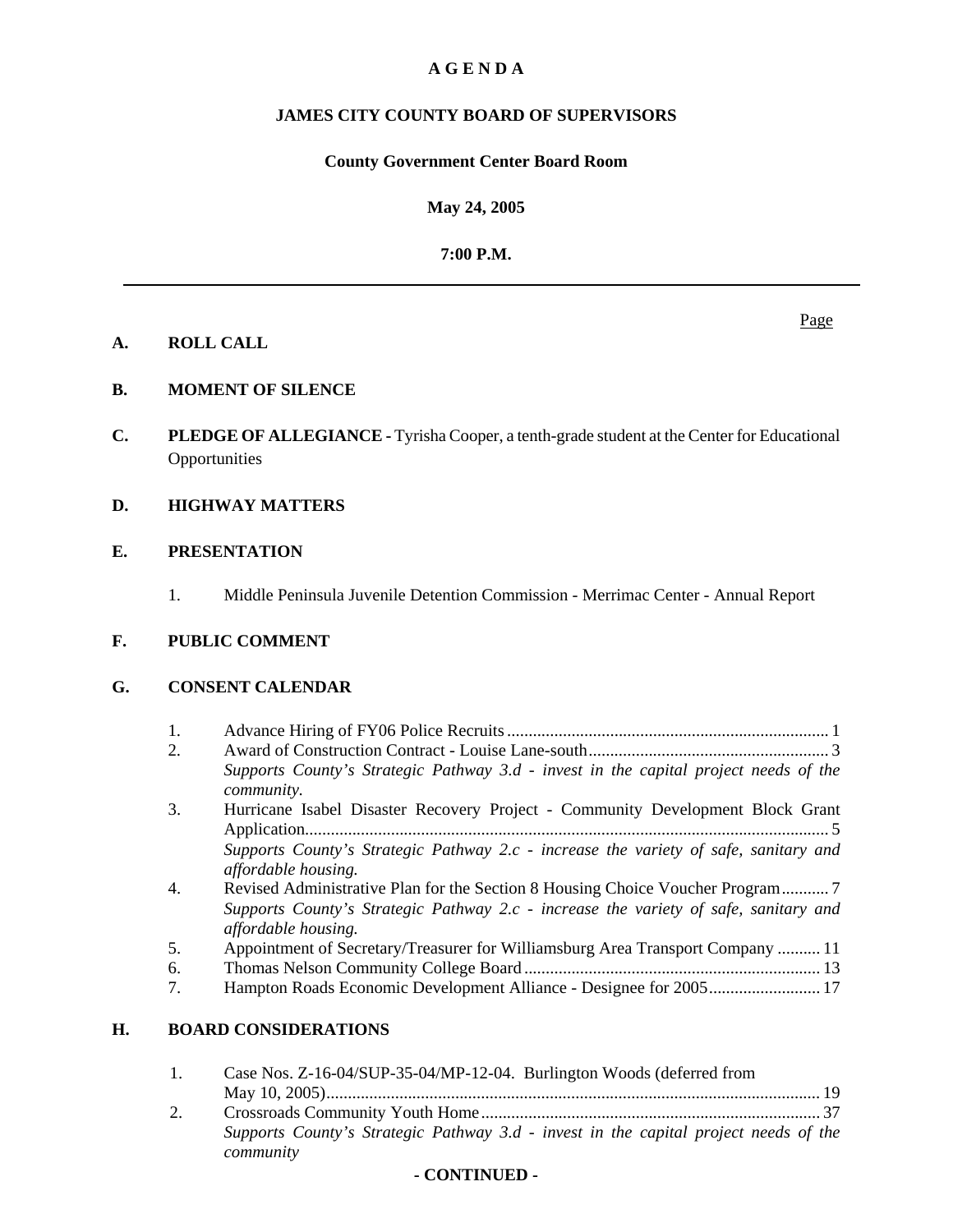## **I. PUBLIC COMMENT**

## **J. REPORTS OF THE COUNTY ADMINISTRATOR**

# **K. BOARD REQUESTS AND DIRECTIVES**

## **L. CLOSED SESSION**

- 1. Consideration of Appointments of Individuals to County Boards and/or Commissions, Pursuant to Section 2.2-3711(A)(1) of the Code of Virginia
	- a. Community Action Agency alternate
	- b. Economic Development Authority
	- c. Historic Triangle Bicycle Advisory Committee
	- d. Water Conservation Committee

## **M. ADJOURNMENT**

052405bos.age2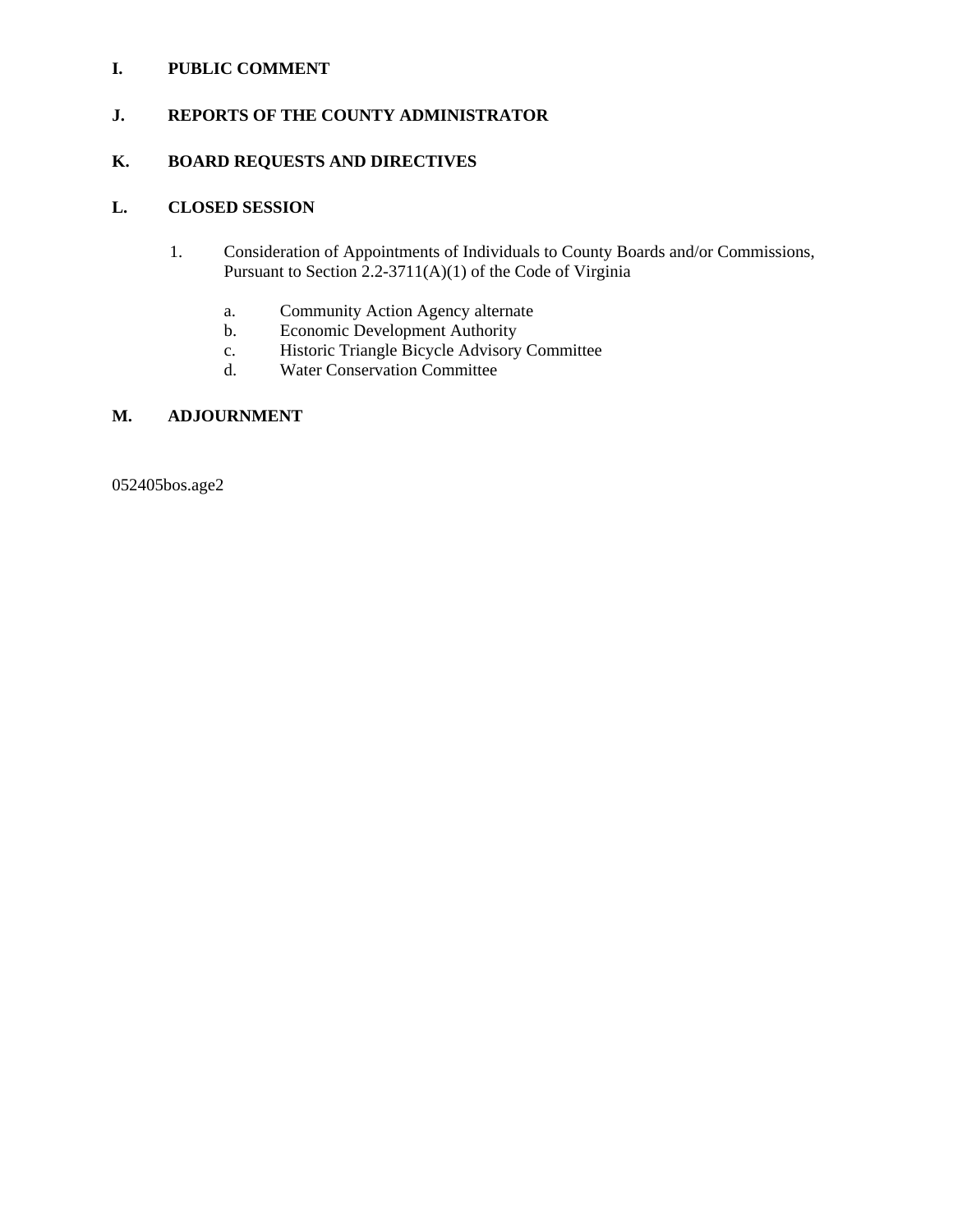| DATE:           | May 24, 2005                              |
|-----------------|-------------------------------------------|
| TO:             | The Board of Supervisors                  |
| FROM:           | Emmett H. Harmon, Deputy Chief of Police  |
| <b>SUBJECT:</b> | Advance Hiring of FY 2006 Police Recruits |

The Board of Supervisors adopted the FY 2006 County Budget on April 26, 2005, that provides for four new Police Recruit positions. The next Police Academy training session starts immediately after the beginning of FY 06 on July 5, 2005. It is necessary to hire the Police Recruits on June 16, 2005, in order to provide the necessary in-house training prior to the recruits attending the academy. Sufficient funds remain in the Police Department's FY 05 budget to pay the salaries and fringe benefits of the officers for two weeks. It is requested that permission be granted to hire the four new Police Recruits two weeks prior to the beginning of FY 06.

Staff recommends approval of the resolution to provide for the advance hiring of four new Police Recruits.

 $m$  of H. Harno

CONCUR:

annee anford B. Wanner

EHH/tlc advancehire06.mem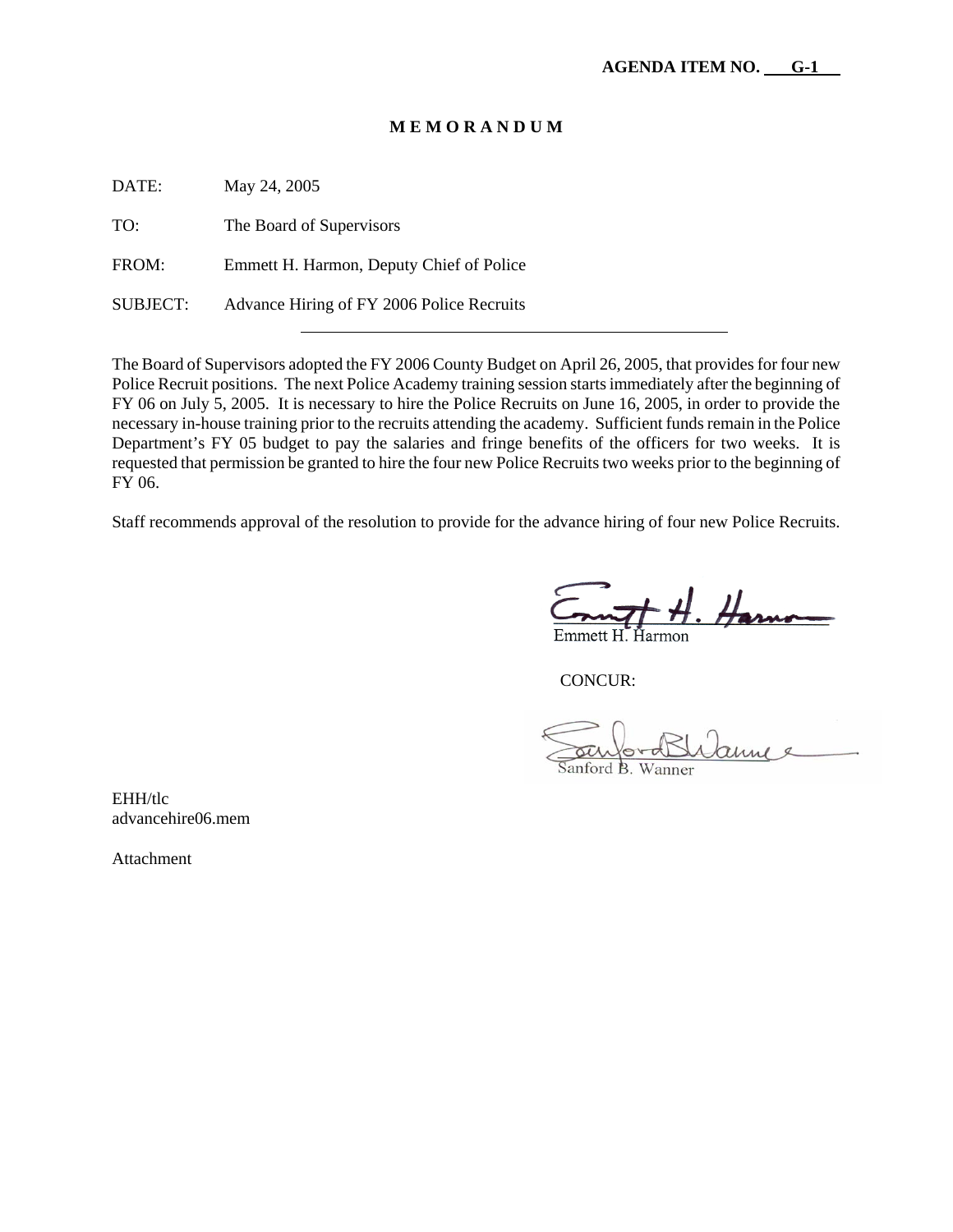### ADVANCE HIRING OF FY 2006 POLICE RECRUITS

- WHEREAS, the James City County Board of Supervisors adopted the FY 2006 County Budget on April 26, 2005, that provides for four new Police Recruits; and
- WHEREAS, the police training at the Hampton Roads Criminal Justice Training Academy begins immediately after the start of FY 2006 on July 5, 2005; and
- WHEREAS, it is necessary for the Police Recruits to receive several days of training provided by the Police and Human Resource Departments prior to the start of the academy; and
- WHEREAS, the hiring of the new Police Recruits is needed in advance of the start of FY 2006; and
- WHEREAS, the Police Department will have sufficient funds in its FY 2005 budget to pay the salaries and fringe benefits of the four Police Recruits for a period of two weeks.
- NOW, THEREFORE, BE IT RESOLVED that the Board of Supervisors of James City County, Virginia, hereby authorizes the advance hiring of four new Police Recruits on June 16, 2005.

Michael J. Brown Chairman, Board of Supervisors

\_\_\_\_\_\_\_\_\_\_\_\_\_\_\_\_\_\_\_\_\_\_\_\_\_\_\_\_\_\_\_\_\_\_\_\_

ATTEST:

Sanford B. Wanner Clerk to the Board

\_\_\_\_\_\_\_\_\_\_\_\_\_\_\_\_\_\_\_\_\_\_\_\_\_\_\_\_\_\_\_\_

Adopted by the Board of Supervisors of James City County, Virginia, this 24th day of May, 2005.

advancehire06.res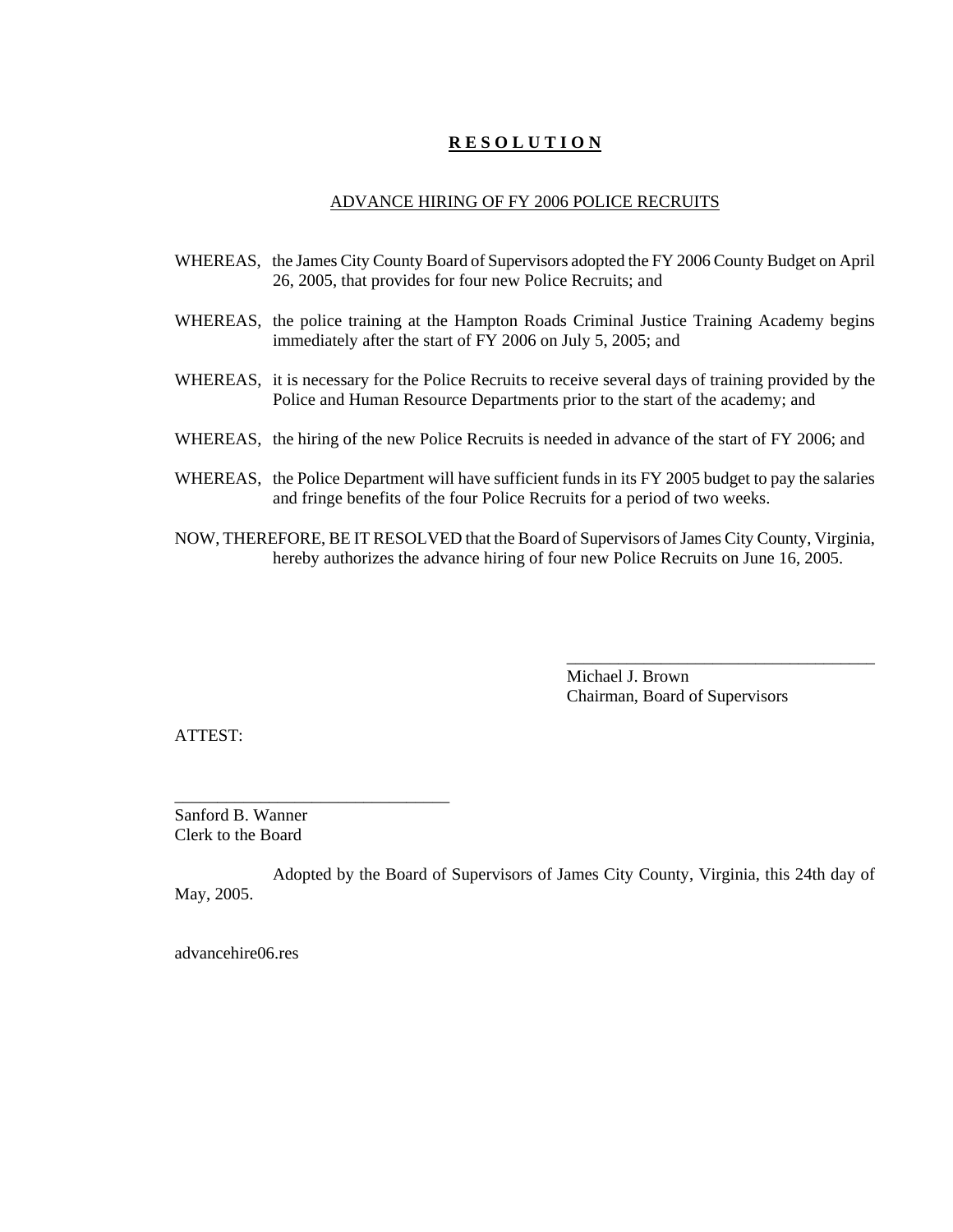| May 24, 2005                                       |
|----------------------------------------------------|
| The Board of Supervisors                           |
| Wayland N. Bass, County Engineer                   |
| Award of Construction Contract - Louise Lane-south |
|                                                    |

Two bids for construction of Louise Lane-south were received on April 19, 2005. The only responsible and responsive bid was submitted by Toano Contractors, Inc. in the amount of \$185,000. The bid amount exceeded available funds. Staff negotiated a revised scope of work with Toano Contractors, Inc., to obtain a contract price of \$175,205 which is within the available project budget.

Staff recommends adoption of the attached resolution authorizing the County Administrator to execute a contract with Toano Contractors, Inc. for this work.

Wayland N. Bass

CONCUR:

 $\overline{a}$ 

 John TP House

WNB/gs louiselnS.mem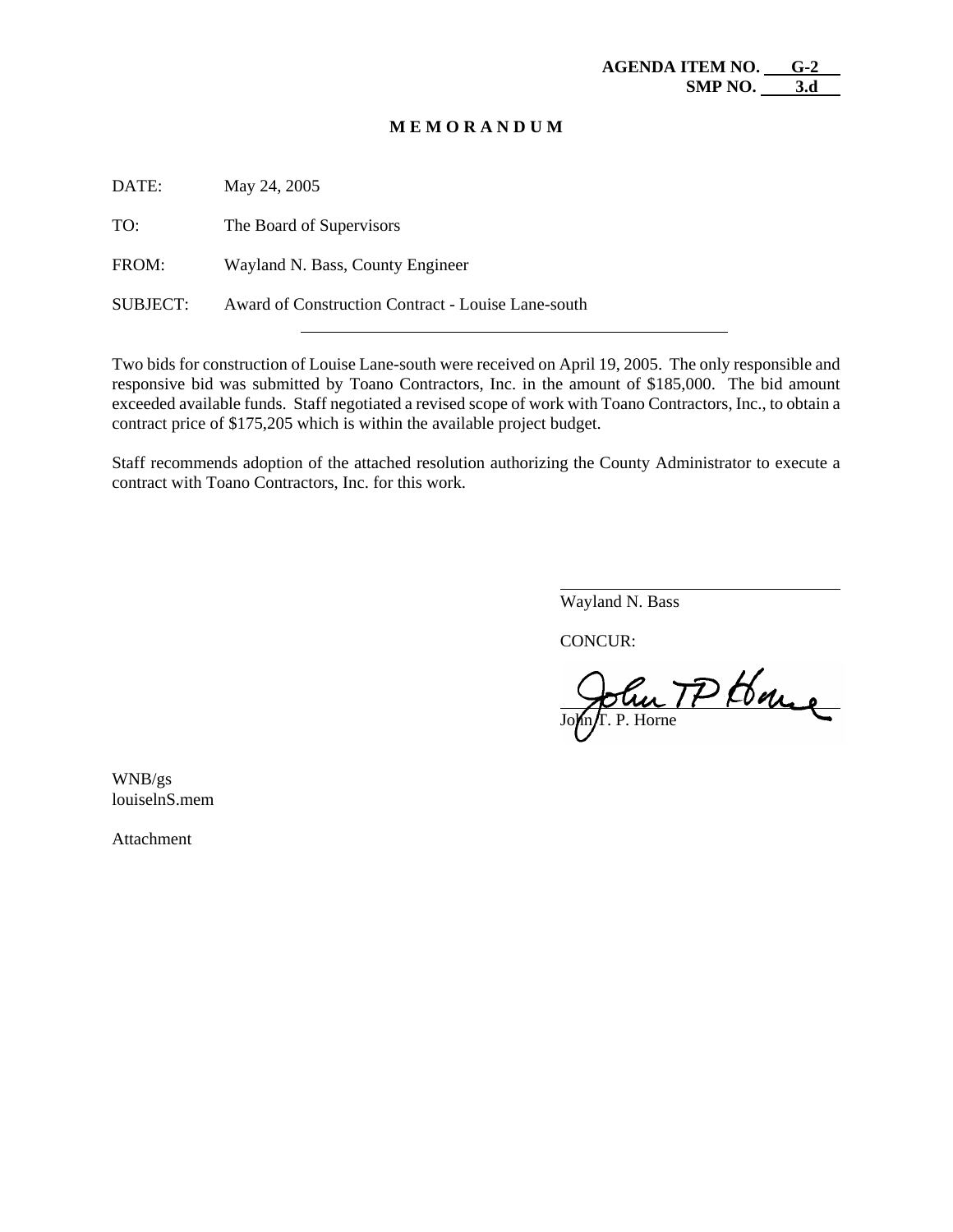### AWARD OF CONSTRUCTION CONTRACT - LOUISE LANE-SOUTH

- WHEREAS, Louise Lane-south is currently a dirt street; and
- WHEREAS, bids have been received for construction of Louise Lane-south; and
- WHEREAS, staff reviewed all bids and determined that Toano Contractors, Inc., is the lowest responsive and responsible bidder and qualified to complete the project; and
- WHEREAS, funds are available to construct Louise Lane-south to the Virginia Department of Transportation (VDOT) standards for inclusion in the VDOT Secondary Road System.
- NOW, THEREFORE, BE IT RESOLVED that the Board of Supervisors of James City County, Virginia, hereby authorizes and directs the County Administrator to execute a contract with Toano Contractors, Inc., for this work in the amount of \$175,205.

Michael J. Brown Chairman, Board of Supervisors

\_\_\_\_\_\_\_\_\_\_\_\_\_\_\_\_\_\_\_\_\_\_\_\_\_\_\_\_\_\_\_\_\_\_\_\_

ATTEST:

Sanford B. Wanner Clerk to the Board

\_\_\_\_\_\_\_\_\_\_\_\_\_\_\_\_\_\_\_\_\_\_\_\_\_\_\_\_\_\_\_\_

Adopted by the Board of Supervisors of James City County, Virginia, this 24th day of May, 2005.

LouiseLnS.res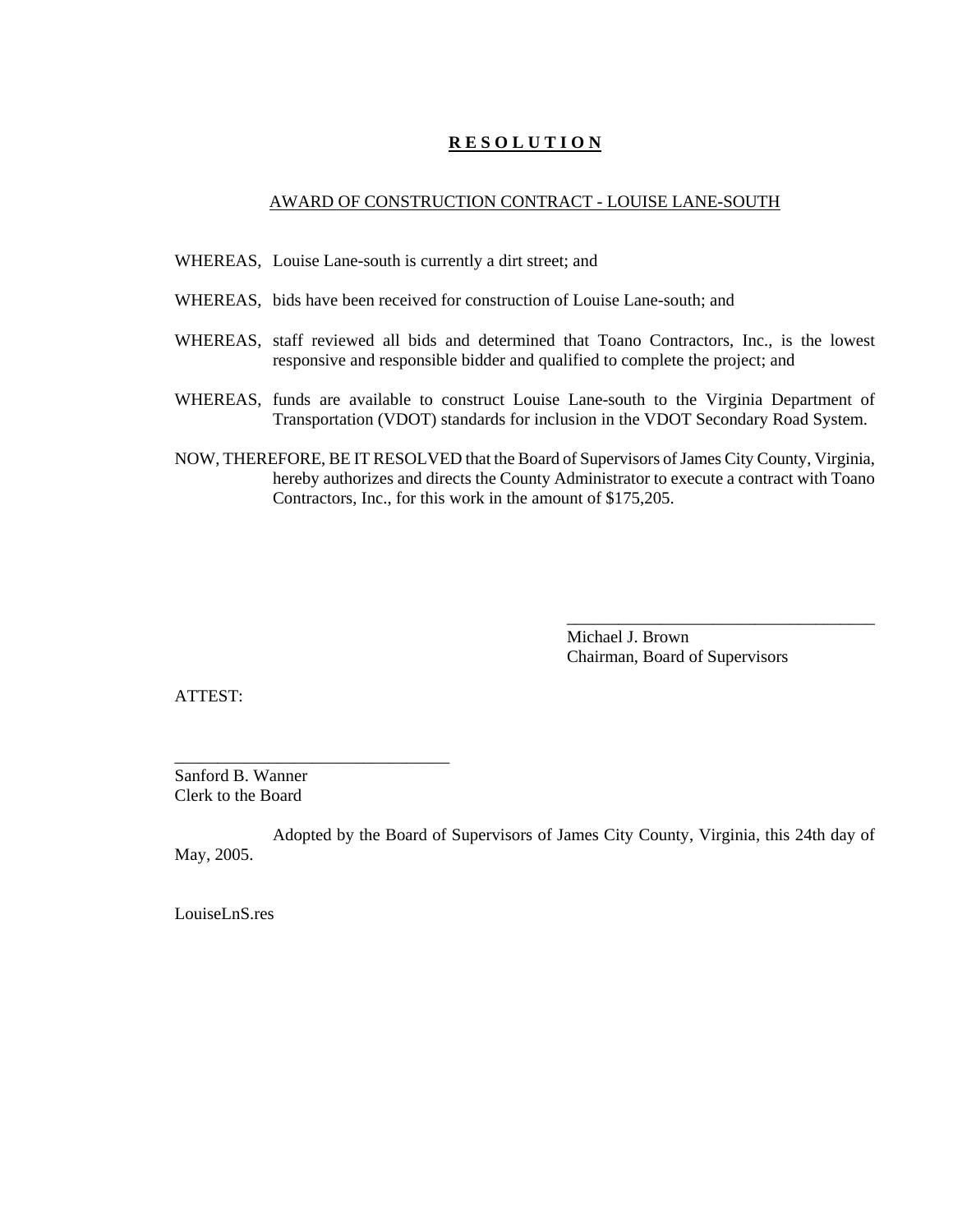DATE: May 24, 2005 TO: The Board of Supervisors FROM: Richard B. Hanson, Housing and Community Development Administrator SUBJECT: Hurricane Isabel Disaster Recovery Project - Community Development Block Grant Application

Attached for consideration is a resolution authorizing the County Administrator to submit a grant application to the Virginia Department of Housing and Community Development for disaster recovery assistance for individuals whose homes sustained major damage in Hurricane Isabel. Over \$5.6 million in Community Development Block Grant (CDBG) funds have been allocated to Virginia to assist in recovery efforts for four natural disaster incidents that occurred in 2003 and 2004, including Hurricane Isabel. Affected localities may apply for a grant from the 2005 Disaster Recovery Fund to provide assistance to individuals and businesses whose properties sustained major damage from Hurricane Isabel, as well as to restore public facilities damaged in the Hurricane. For assistance to individuals, the grant guidelines state that their home must have experienced a 50 percent or greater loss in value as a result of the disaster. Furthermore, at least half of the individuals assisted must qualify as low- and moderate-income.

Staff researched files related to homes damaged in Hurricane Isabel. A public meeting was held at the James City County Library on May 16, 2005, to discuss the potential disaster recovery assistance. This meeting was announced in a press release and letters were sent as well to families in the Chickahominy Haven neighborhood. Ten families have been identified as being potentially eligible to receive assistance. A 10 percent match of the VCDBG funds is required and will be obtained from local funds expended on project administration.

Staff recommends approval of the attached resolution to authorize the submission of a Community Development Block Grant application to support the Hurricane Isabel Disaster Recovery Project.

CONCUR:

RBH/gs isabelgrant.mem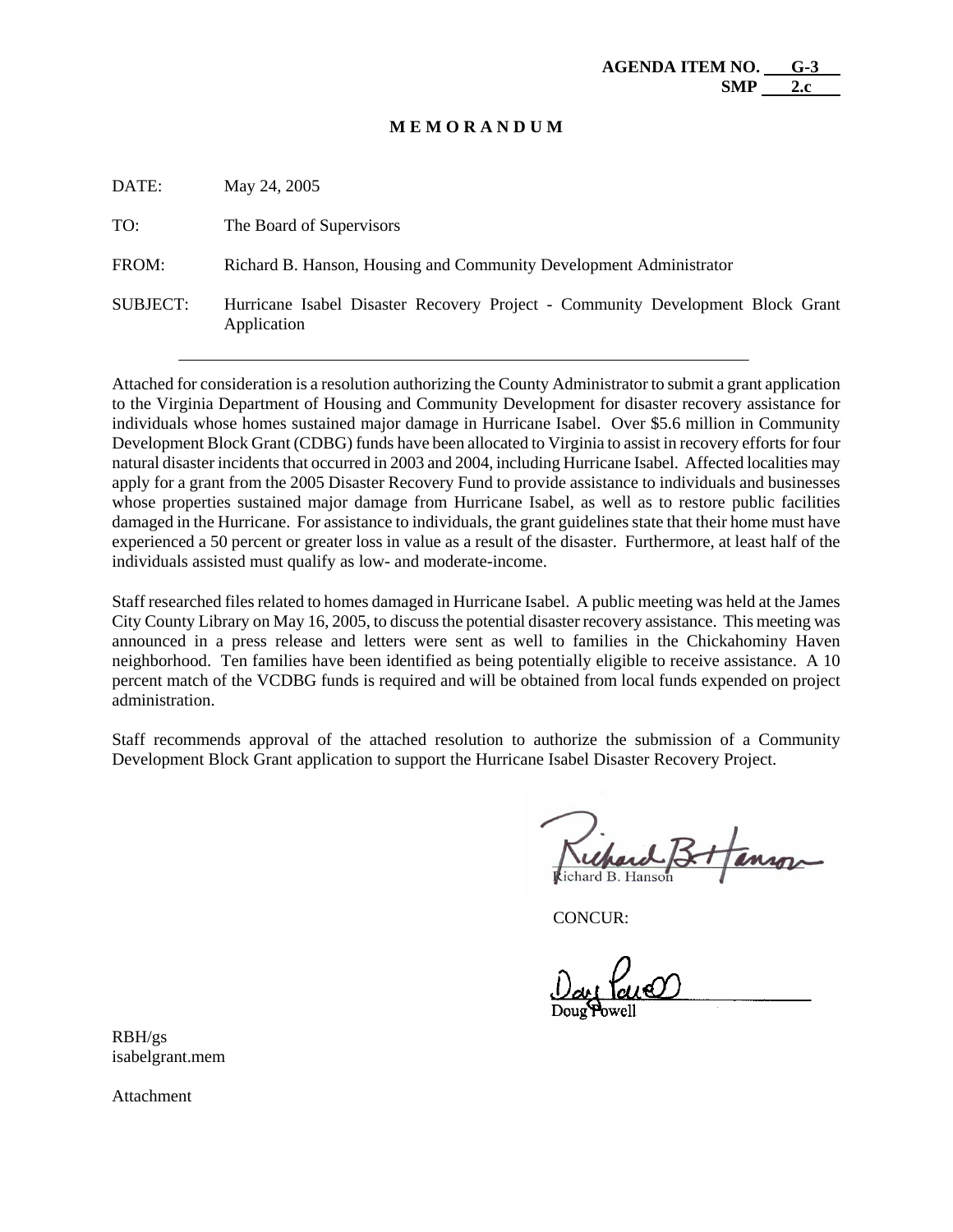## HURRICANE ISABEL DISASTER RECOVERY PROJECT -

### COMMUNITY DEVELOPMENT BLOCK GRANT APPLICATION

- WHEREAS, financial assistance is available to units of local government through the Commonwealth of Virginia Community Development Block Grant Program (VCDBG), 2005 Disaster Recovery Fund; and
- WHEREAS, a press release has been published and a public meeting has been held regarding this application in compliance with VCDBG citizen participation requirements; and
- WHEREAS, James City County wishes to apply for \$245,000 in VCDBG funds to be used to provide assistance to individuals whose homes incurred major damage as a result of Hurricane Isabel; and
- WHEREAS, \$24,500 in local funds are allocated to the project; and
- WHEREAS, the project is anticipated to benefit ten households, five of which will be low- and moderate- income households by providing housing restoration, rehabilitation, replacement, and hazard mitigation assistance.
- NOW, THEREFORE, BE IT RESOLVED by the Board of Supervisors of James City County, Virginia, that the County Administrator is authorized to file an application, including all understandings and assurances contained therein, with the Virginia Department of Housing and Community Development and to provide such additional information as may be required by the Department.

Michael J. Brown Chairman, Board of Supervisors

\_\_\_\_\_\_\_\_\_\_\_\_\_\_\_\_\_\_\_\_\_\_\_\_\_\_\_\_\_\_\_\_\_\_\_\_

ATTEST:

\_\_\_\_\_\_\_\_\_\_\_\_\_\_\_\_\_\_\_\_\_\_\_\_\_\_\_\_\_\_\_\_ Sanford B. Wanner Clerk to the Board

Adopted by the Board of Supervisors of James City County, Virginia, this 24th day of May, 2005.

isabelgrant.res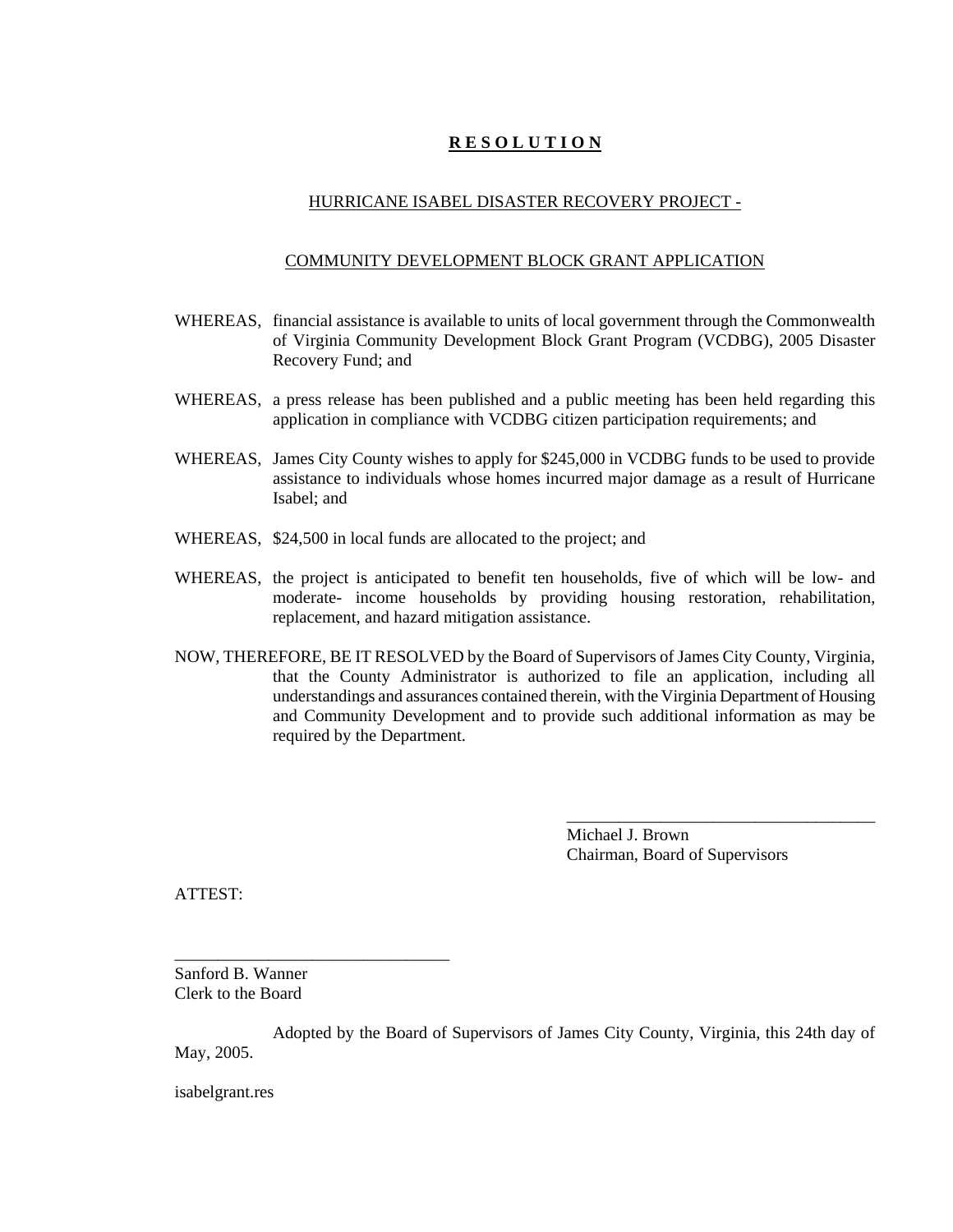| DATE:    | May 24, 2005                                                                 |
|----------|------------------------------------------------------------------------------|
| TO:      | The Board of Supervisors                                                     |
| FROM:    | Richard B. Hanson, Housing and Community Development Administrator           |
| SUBJECT: | Revised Administrative Plan for the Section 8 Housing Choice Voucher Program |

A revised Administrative Plan for the Section 8 Housing Choice Voucher Program has been developed by the Office of Housing and Community Development (OHCD). Public Housing Agencies (PHAs) are required to adopt an Administrative Plan which states local policies on matters for which Federal law and Housing and Urban Development (HUD) regulations provide discretion to the PHA. Revision of the Administrative Plan adopted by the Board of Supervisors on June 25, 2002, is necessary due to changes in Federal policies and regulations related to operation and funding of the Housing Choice Voucher Program.

We utilize a template from a major assisted-housing consulting firm for the Administrative Plan which we tailor to meet local needs, conditions, and policies. The firm recently revised and reorganized the template to reflect current regulations and, for the most part, we fit the previously adopted local policies into this new 16 chapter plan.

Several substantive policy changes have been made in the Administrative Plan in order to reduce costs in the voucher program. Cost reduction is necessary because the Federal government is providing reduced funding to PHAs to operate the Housing Choice Voucher Program. Starting in 2004, the Federal government changed the funding of the Housing Choice Voucher Program from a unit-based formula to a budget-based formula. The renewal funding that James City County was provided for calendar year 2005 represents a four percent decrease from our FY 2004 costs. To date, we have reduced the number of families assisted due to the reduction in Federal funds. We have also reduced the payment standard as of March 1, 2005, to an average of 98 percent of the fair market rent for the Hampton Roads metropolitan area set by HUD for FY 2005 compared to the previous payment standards which were set at an average of 105 percent of the FY 2004 fair market rent.

Reduction of the payment standard takes a considerable period of time to impact program costs and, therefore, we are proposing several additional cost-reduction measures in this revised Administrative Plan. These changes include an increase in the minimum rent (the minimum amount a participant is required to pay for rent and utilities) and a revision in the rules for determining the bedroom size of the voucher assigned to each household.

We propose to increase the minimum rent from \$25 to \$50. This change will affect relatively few participants whose adjusted income is at or slightly above zero. The effect in nearly all cases will be a reduction in the utility allowance check they receive. The Administrative Plan allows for certain temporary suspensions of the minimum rent requirement due to legitimate hardships.

The proposed rules for assigning the bedroom size of the voucher will eliminate the previous policies which considered family characteristics, including sex, age, and relationship, and will instead assign the voucher size solely based on the number of persons in the household, with a few exceptions, including reasonable accommodation for the disabled.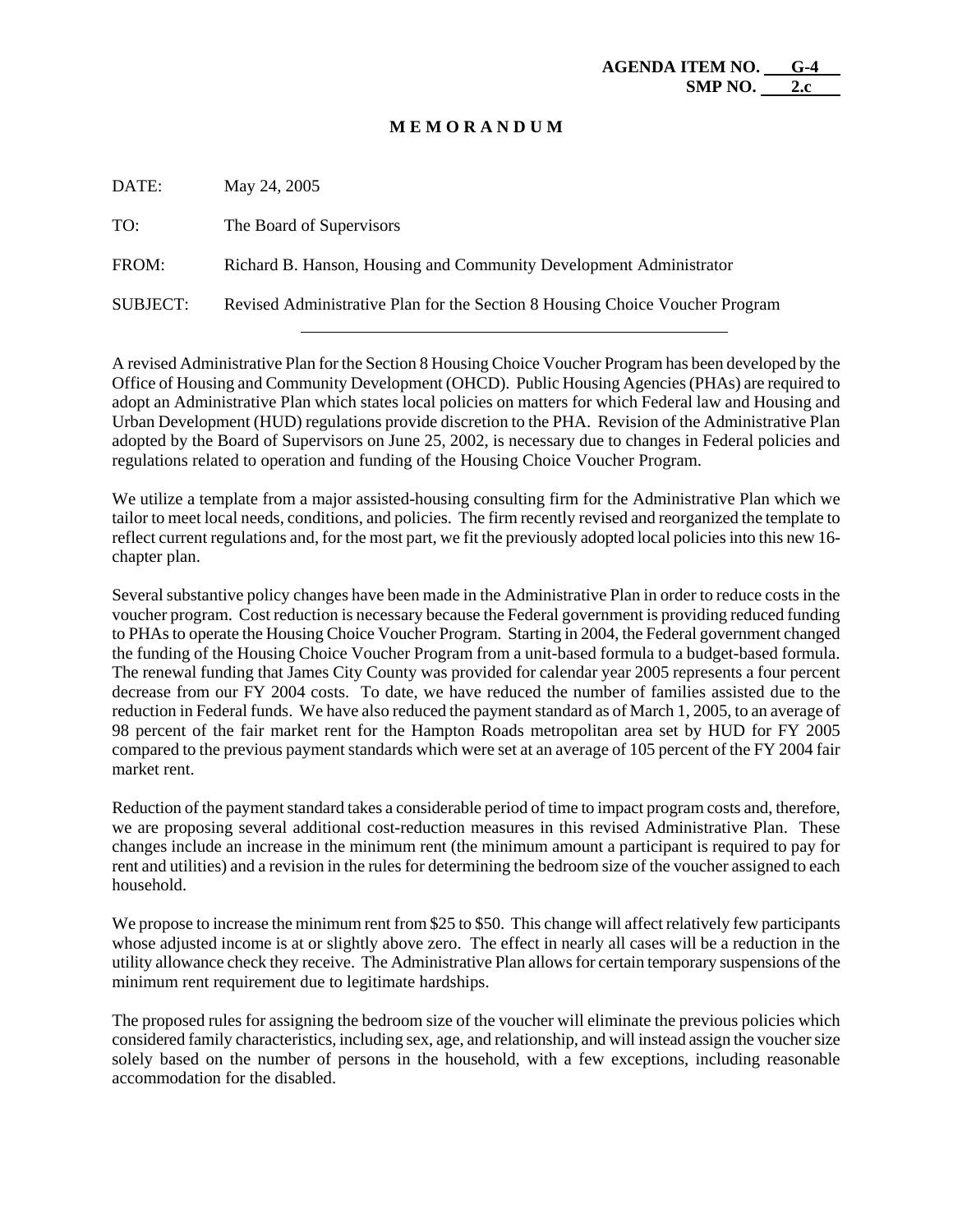|                 |             | <b>Number of Persons in the Household</b> |                 |                    |
|-----------------|-------------|-------------------------------------------|-----------------|--------------------|
| <b>Payment</b>  | Voucher     | <b>New JCC</b>                            | Old JCC         | <b>Minimum HUD</b> |
| <b>Standard</b> | <b>Size</b> | <b>Standard</b>                           | <b>Standard</b> | <b>Standard</b>    |
| 686             |             | $1 - 2*$                                  | 1-2             | 1-2                |
| 800             |             | $2 - 3*$                                  | 2-6             | 3-4                |
| \$1,067         |             | $4-6$                                     | 3-8             | $5-6$              |
| \$1,287         |             | $7 - 8$                                   |                 | 7-8                |

\* All two-person households, with the exception of married couples, will be assigned two bedrooms, and livein aids would qualify for a separate bedroom.

This proposed new policy, as indicated in the table above, is less stringent than the minimum HUD standard. The minimum HUD standard has recently been adopted by many agencies, including VHDA which is the PHA for 46 mostly rural and suburban Virginia localities, including York, Gloucester, New Kent, and Charles City, to reduce program costs.

Although the amount of the housing-assistance payment will be based on the assigned voucher bedroom size, it is important to note that a participating household may lease a unit with either more or fewer bedrooms than is assigned on their voucher. Depending upon the rent of the unit, the participant's share of rent and utilities is allowed to range from 30 to 40 percent of adjusted income.

The proposed new voucher standards are projected to reduce the voucher size for 29 families, 18 percent of the total vouchers administered by James City County. All but three of these families will be faced with the choice of moving to a less expensive unit or paying more towards their rent. Although the minimum rent increase and, to a greater degree, the voucher size changes will likely be a burden on the affected families, we have limited options available under current law to reduce program costs.

We expect that over the next year the effect of the reduced payment standard, increased minimum rent, and revised voucher bedroom size standards will reduce costs and allow us to increase the number of families provided assistance. Staff therefore recommends that the Board of Supervisors adopt the attached resolution to approve the revised Administration Plan for the Housing Choice Voucher Program.

CONCUR:

RBH/nb sec8voucherpgm.memo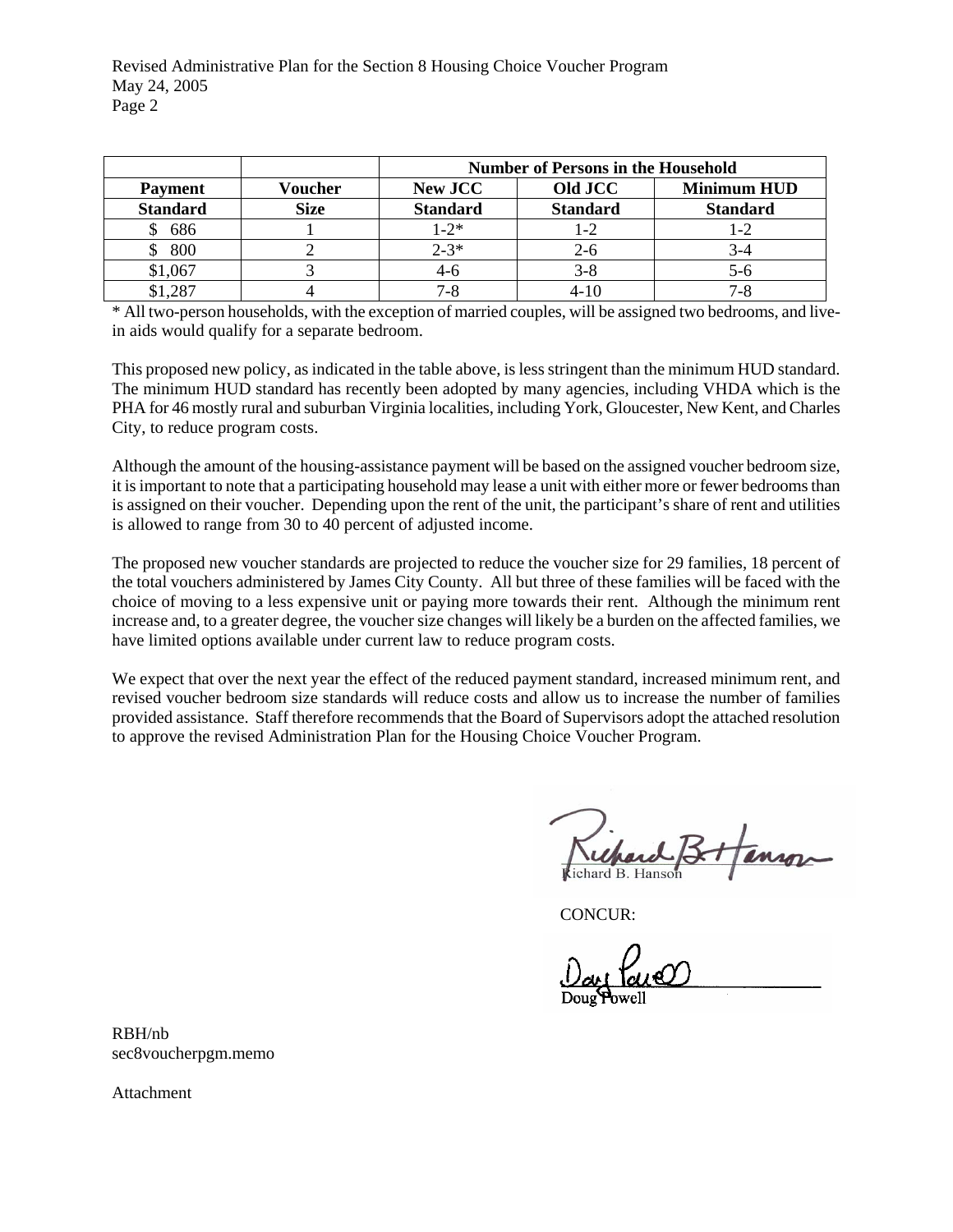### REVISED ADMINISTRATIVE PLAN FOR THE

#### SECTION 8 HOUSING CHOICE VOUCHER PROGRAM

- WHEREAS, the James City County Office of Housing and Community Development is the designated Public Housing Agency (PHA) authorized to operate the Section 8 Housing Choice Voucher Program within James City County; and
- WHEREAS, a PHA which operates the Section 8 Housing Choice Voucher Program must adopt an Administrative Plan which states local policies on matters for which the PHA has discretion; and
- WHEREAS, there have been substantial changes in Federal policies and regulations related to operation and funding of the Housing Choice Voucher Program since the initial Administrative Plan was adopted by the Board of Supervisors on June 25, 2002; and
- WHEREAS, the Office of Housing and Community Development has prepared a revised Administrative Plan and reviewed significant changes in local policies in the revised Administrative Plan with its Housing Choice Voucher Participant Advisory Board.
- NOW, THEREFORE, BE IT RESOLVED that the Board of Supervisors of James City County, Virginia, approves the revised Administrative Plan for the Section 8 Housing Choice Voucher Program effective July 1, 2005.

Michael J. Brown Chairman, Board of Supervisors

\_\_\_\_\_\_\_\_\_\_\_\_\_\_\_\_\_\_\_\_\_\_\_\_\_\_\_\_\_\_\_\_\_\_\_\_

ATTEST:

Sanford B. Wanner Clerk to the Board

\_\_\_\_\_\_\_\_\_\_\_\_\_\_\_\_\_\_\_\_\_\_\_\_\_\_\_\_\_\_\_\_

Adopted by the Board of Supervisors of James City County, Virginia, this 24th day of May, 2005.

sec8voucherpgm.res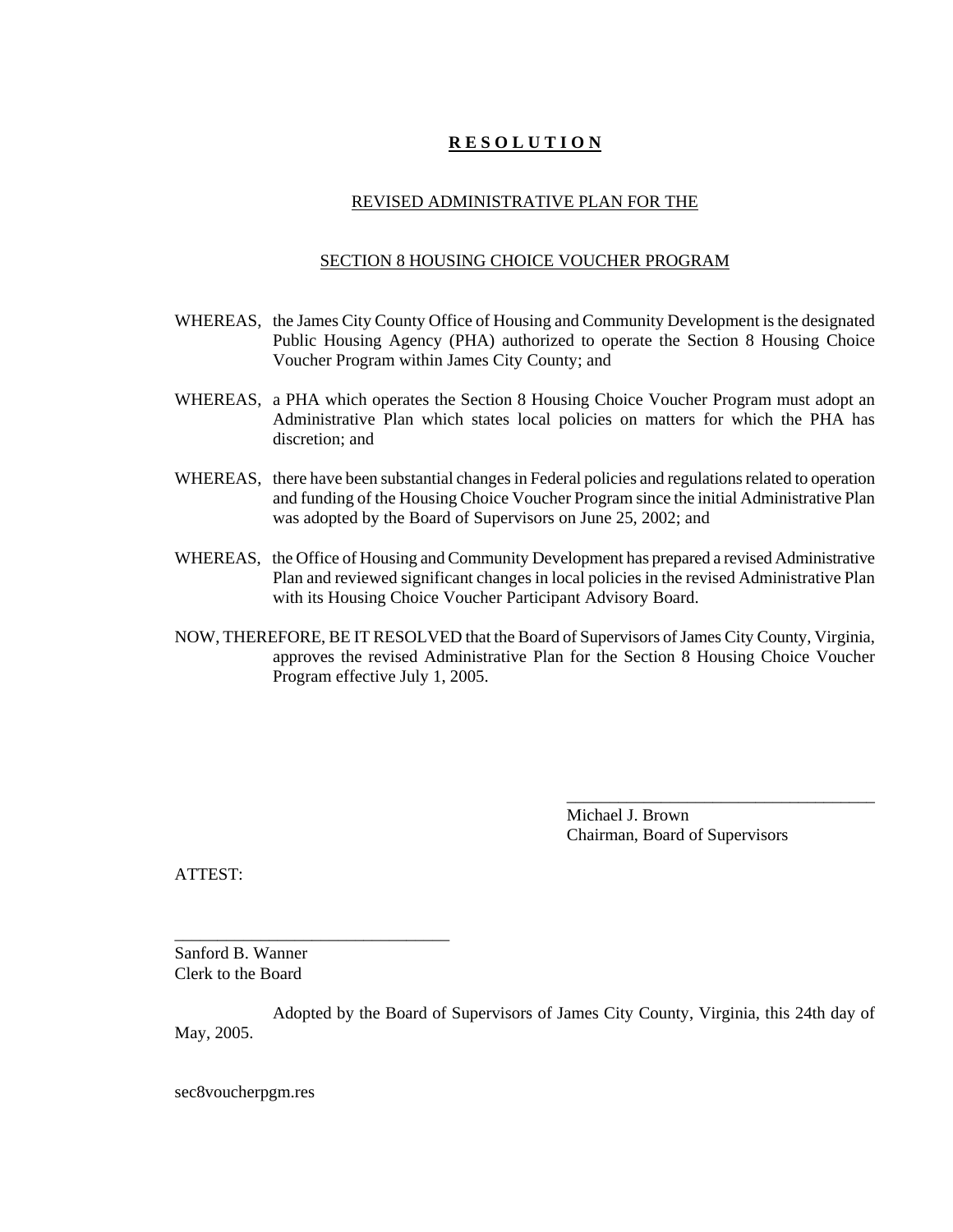DATE: May 24, 2005

TO: The Board of Supervisors

FROM: Sanford B. Wanner, County Administrator

SUBJECT: Appointment of Secretary/Treasurer for Williamsburg Area Transport Company

As a result of Mr. Conyers' resignation from the County, the Board needs to appoint a replacement to serve as Secretary/Treasurer for Williamsburg Area Transport (WAT) Company. Staff recommends that the Board appoint Mr. Doug Powell as Secretary/Treasurer for the Williamsburg Area Transport Company for the remainder of 2005.

Sanford B. Wanner

 $\overline{a}$ 

SBW/gs WATsecytres05.mem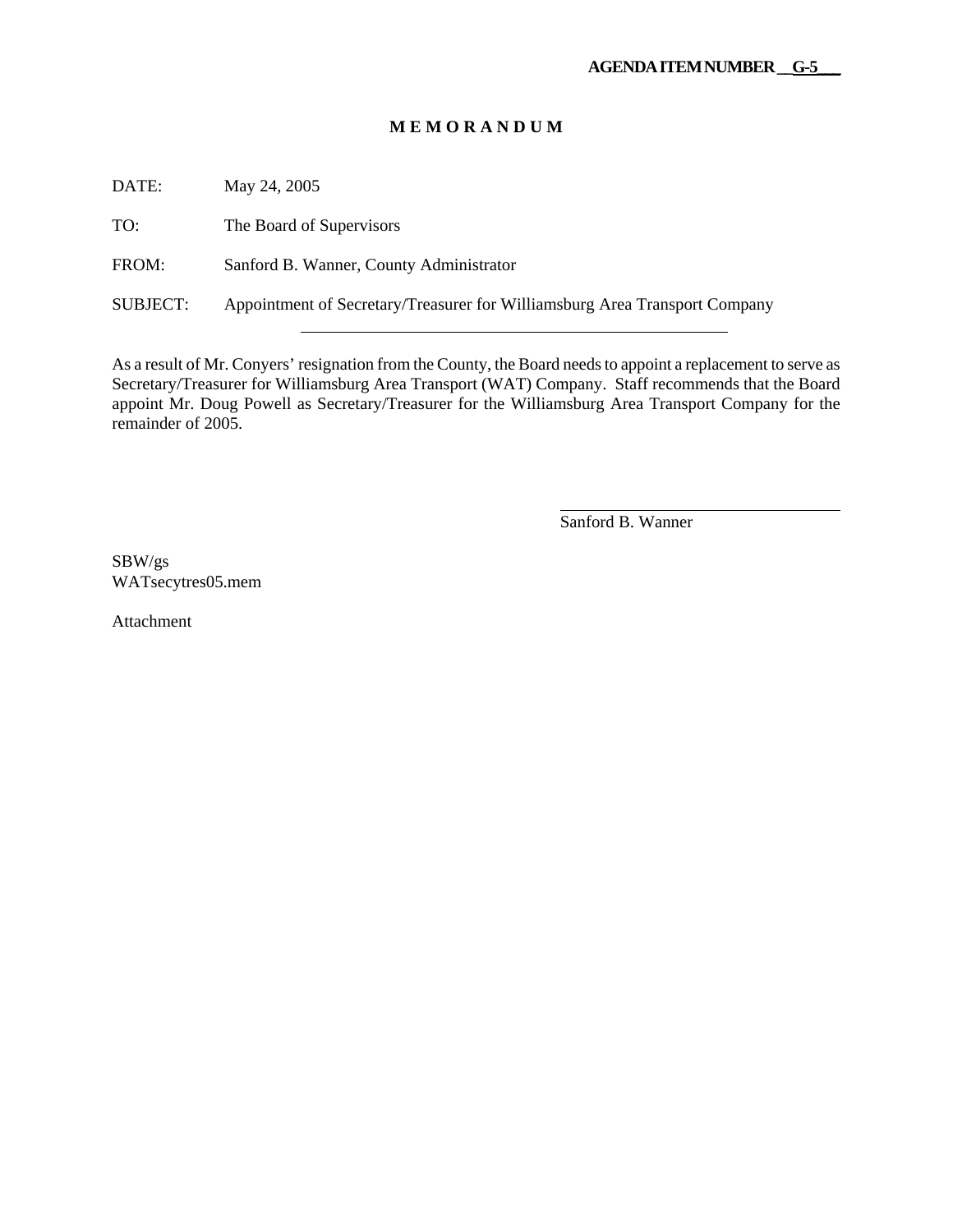### APPOINTMENT OF SECRETARY/TREASURER FOR

### WILLIAMSBURG AREA TRANSPORT COMPANY

- WHEREAS, the office of Secretary/Treasurer for the Williamsburg Area Transport (WAT) Company is vacant.
- NOW, THEREFORE BE IT RESOLVED that the Board of Supervisors of James City County, Virginia, appoints Mr. Doug Powell as Secretary/Treasurer for the Williamsburg Area Transport Company for the remainder of 2005.

Michael J. Brown Chairman, Board of Supervisors

\_\_\_\_\_\_\_\_\_\_\_\_\_\_\_\_\_\_\_\_\_\_\_\_\_\_\_\_\_\_\_\_\_\_\_\_

ATTEST:

Sanford B. Wanner Clerk to the Board

\_\_\_\_\_\_\_\_\_\_\_\_\_\_\_\_\_\_\_\_\_\_\_\_\_\_\_\_\_\_\_\_

Adopted by the Board of Supervisors of James City County, Virginia, this 24th day of May, 2005.

WATsecytres05.res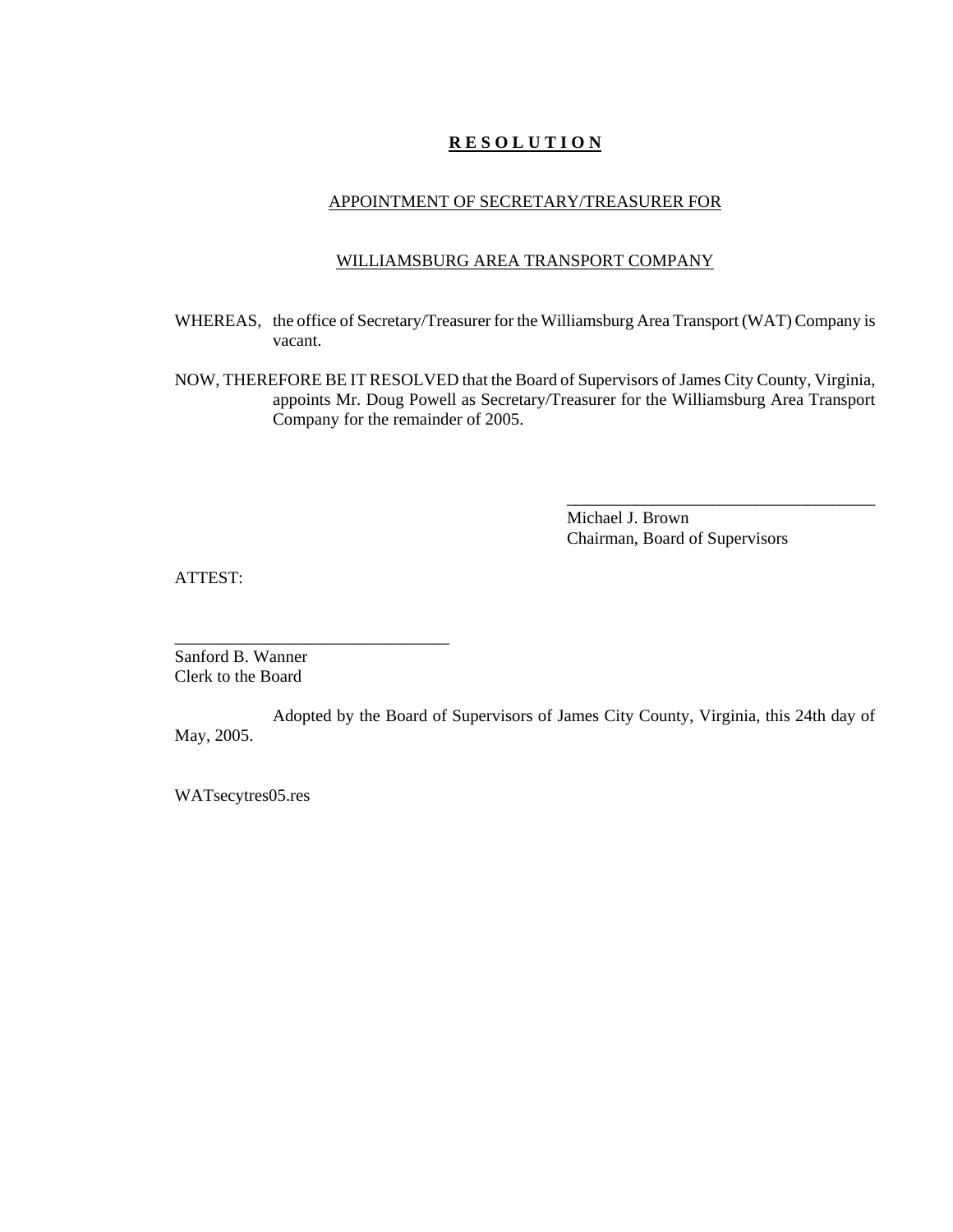DATE: May 24, 2005

TO: The Board of Supervisors

FROM: Sanford B. Wanner, County Administrator

SUBJECT: Thomas Nelson Community College Board

Thomas Nelson Community College (TNCC) was established in 1967 to serve the cities of Hampton, Newport News, Williamsburg, and Poquoson; and the counties of James City and York. A local college board was established, with members appointed by each of the localities to serve in an advisory capacity to the State Board of Community Colleges and the community college's President. Local college boards may have up to 15 members. TNCC Board is made up of 11 members representing the localities. The composition of the TNCC Board was established a number of years ago when TNCC was a single-campus institution with most of the student population from the Lower Peninsula. The population growth over the last 15 years has changed the demographic distribution of the TNCC service area (see attached graph). The change is significant enough that the TNCC Historic Triangle Campus has been planned and Phase I under design. As a result, James City County requested an additional member on the TNCC Board.

A letter was sent to Ms. Constance Kincheloe, Chair, State Board of Community Colleges requesting an expansion of the TNCC Board with an increase in representation by James City County and York County. As part of the process, each locality appoints a representative to serve on an ad hoc committee to review the board's composition and determine the number of members on the community college board and the allocation of the members among the member localities.

Staff believes that an expansion in the board, with an increase to the representation of the board by James City County and York County, is warranted with no changes to the remainder of the board. Further staff recommends that Mr. Joe A. Gutierrez, County Representative on the TNCC Board, be appointed to serve as James City County's representative on the ad hoc committee.

Sanford B. Wanner

 $\overline{a}$ 

SBW/gb TNCCexpansion.mem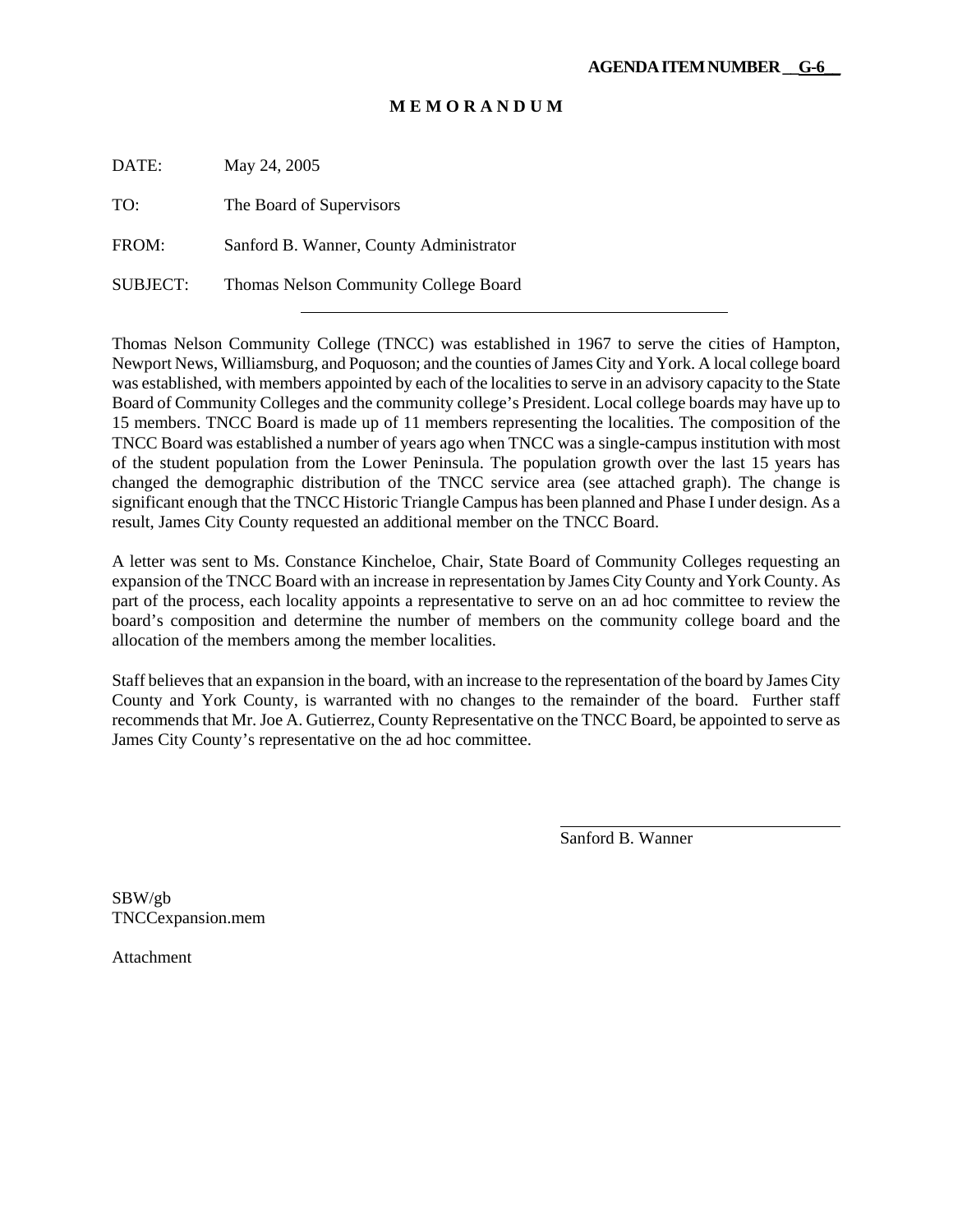## THOMAS NELSON COMMUNITY COLLEGE BOARD

- WHEREAS, Thomas Nelson Community College (TNCC) was established in 1967 to serve the cities of Hampton, Newport News, Williamsburg, and Poquoson, and the counties of James City and York; and
- WHEREAS, a local college board was established, with members appointed by each of the localities to serve in an advisory capacity to the State Board of Community Colleges and the Community College's President; and
- WHEREAS, the population growth over the last 15 years has changed the demographic distribution of the TNCC service area and the County has requested an expansion of the TNCC Board with an increase in representation by James City County and York County.
- NOW, THEREFORE, BE IT RESOLVED that the Board of Supervisors of James City County, Virginia, hereby appoints Mr. Joe A. Gutierrez, County Representative on the TNCC Board, to serve as James City County's representative on the ad hoc committee to review the TNCC Board's composition and allocation of the members among the member localities.

Michael J. Brown Chairman, Board of Supervisors

\_\_\_\_\_\_\_\_\_\_\_\_\_\_\_\_\_\_\_\_\_\_\_\_\_\_\_\_\_\_\_\_\_\_\_\_

ATTEST:

Sanford B. Wanner Clerk to the Board

\_\_\_\_\_\_\_\_\_\_\_\_\_\_\_\_\_\_\_\_\_\_\_\_\_\_\_\_\_\_\_\_

Adopted by the Board of Supervisors of James City County, Virginia, this 24th day of May, 2005.

TNCCexpansion.res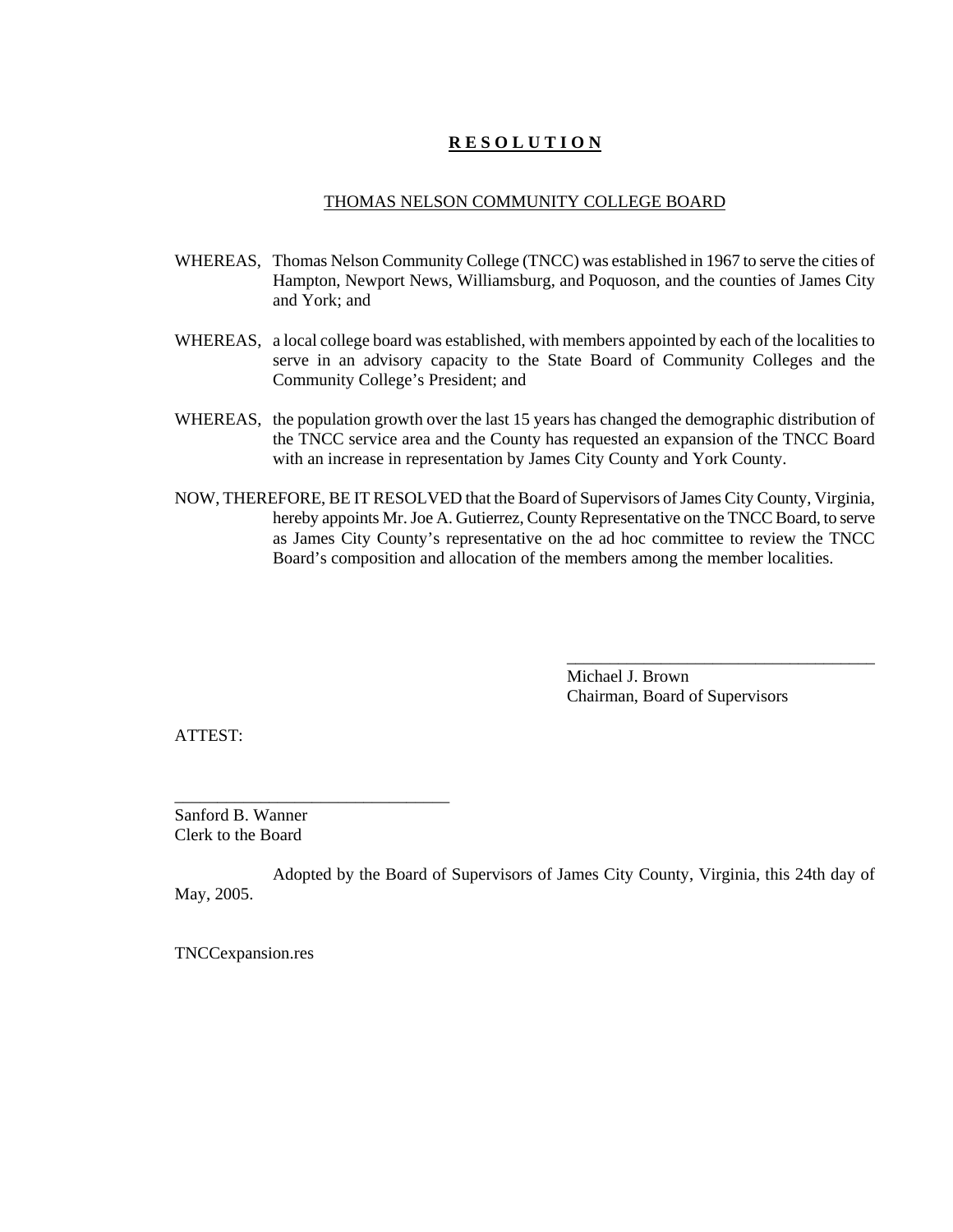

Note: Out-of-state enrollment includes military related personnel living in the area. Source: TNCC Student Enrollment Booklet - Table 11C. Table\_1\_10\08-17-99\REV01-26-05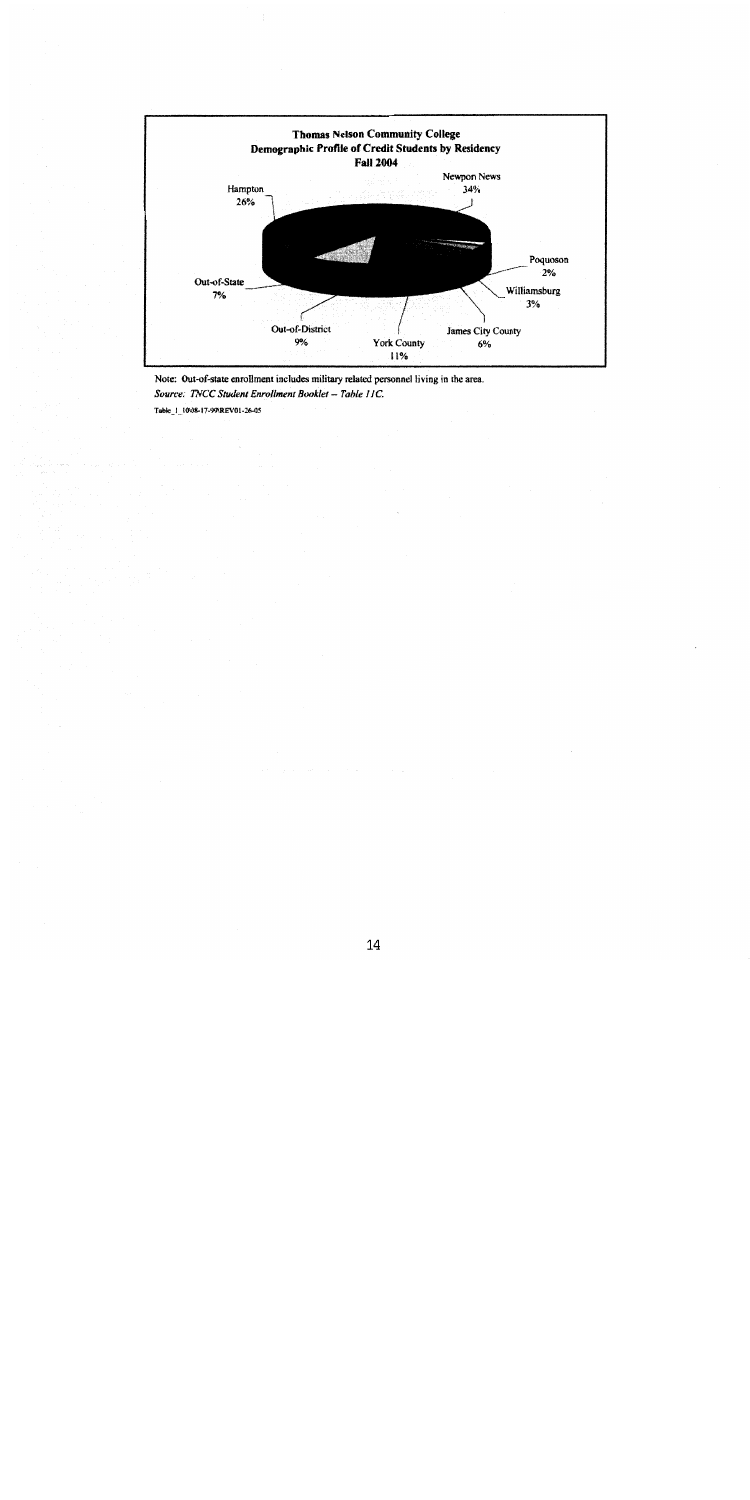| DATE:    | May 24, 2005                                                    |
|----------|-----------------------------------------------------------------|
| TO:      | The Board of Supervisors                                        |
| FROM:    | Sanford B. Wanner, County Administrator                         |
| SUBJECT: | Hampton Roads Economic Development Alliance - Designee for 2005 |

Recently the Peninsula Alliance for Economic Development (PAED) and the Hampton Roads Economic Development Alliance (HREDA) merged. The HREDA is the successor organization serving the Peninsula, and each Public Sector Investor is authorized to appoint by resolution a designated member of its governing body to serve as representative to the Executive Committee.

 $\overline{\phantom{a}}$  , and the contract of the contract of the contract of the contract of the contract of the contract of the contract of the contract of the contract of the contract of the contract of the contract of the contrac

Attached is a resolution appointing a designee for 2005 to the HREDA Executive Committee.

I recommend approval of the attached resolution.

Sanford B. Wanner

SBW/gs HREDA.mem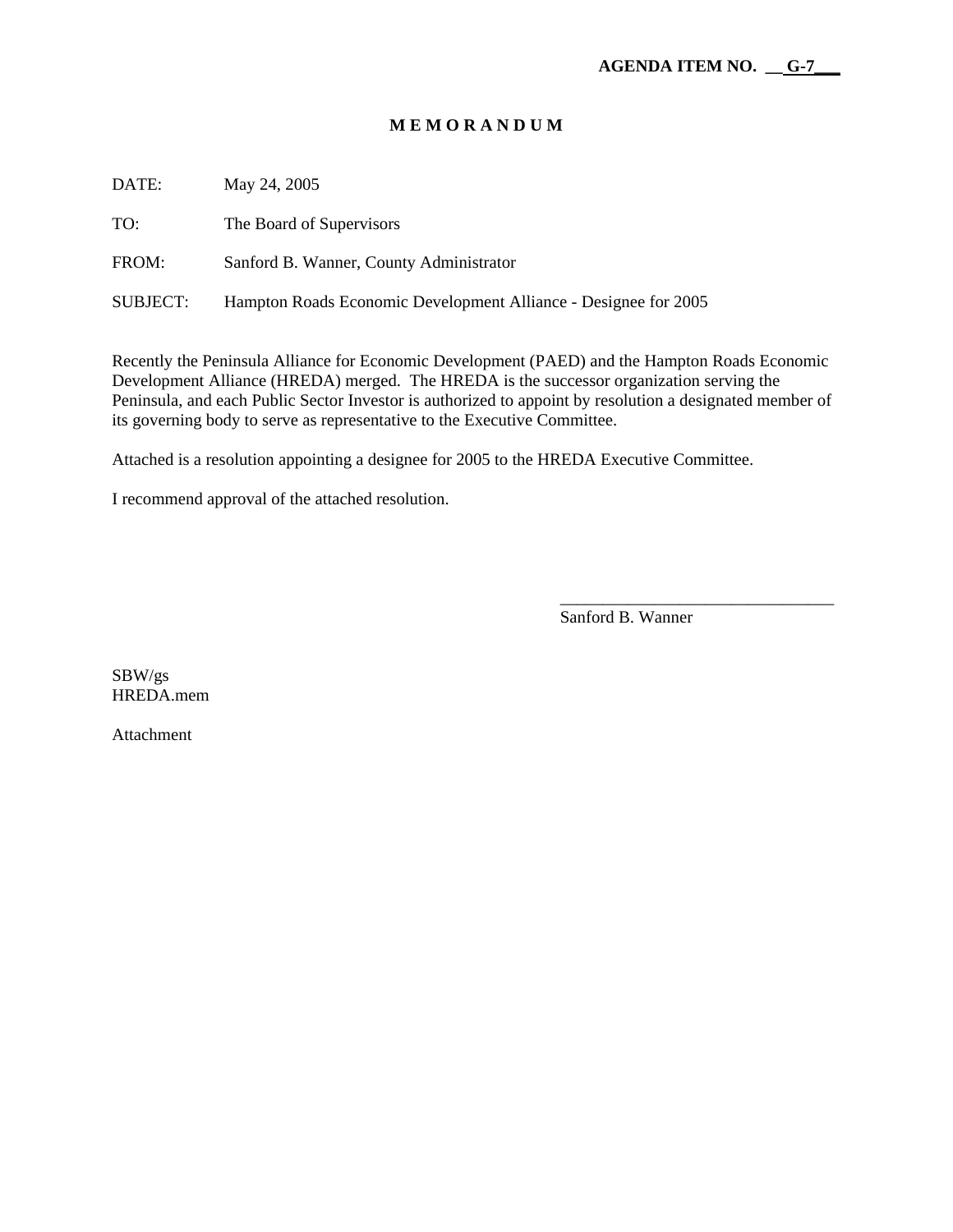### HAMPTON ROADS ECONOMIC DEVELOPMENT ALLIANCE - DESIGNEE FOR 2005

- WHEREAS, the Peninsula Alliance for Economic Development (PAED) and the Hampton Roads Economic Development Alliance (HREDA) merged; and
- WHEREAS, the HREDA is the successor organization serving the Peninsula; and
- WHEREAS, the amended and restated bylaws of the HREDA authorize each Public Sector Investor to appoint by resolution a designated member of its governing body to serve as representative to the Executive Committee.
- NOW, THEREFORE, BE IT RESOLVED that the Board of Supervisors of James City County, Virginia, does hereby appoint Bruce C. Goodson as its designee for 2005.

Michael J. Brown Chairman, Board of Supervisors

\_\_\_\_\_\_\_\_\_\_\_\_\_\_\_\_\_\_\_\_\_\_\_\_\_\_\_\_\_\_\_\_\_\_\_\_

ATTEST:

Sanford B. Wanner Clerk to the Board

\_\_\_\_\_\_\_\_\_\_\_\_\_\_\_\_\_\_\_\_\_\_\_\_\_\_\_\_\_\_\_\_

Adopted by the Board of Supervisors of James City County, Virginia, this 24th day of May, 2005.

HREDA05.res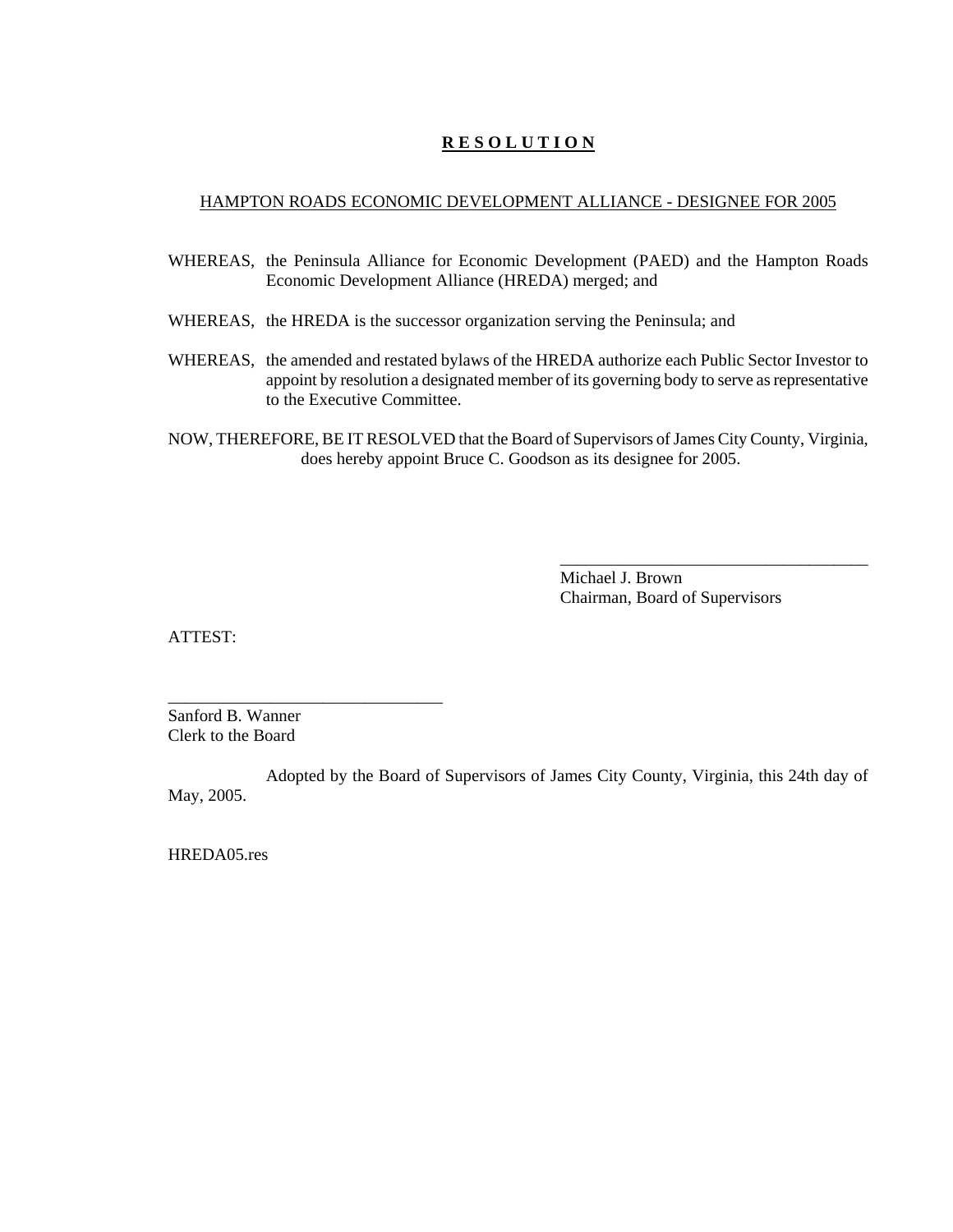### **AGENDA ITEM NO. H-1 REZONING-16-04/SPECIAL USE PERMIT-35-04/MASTER PLAN-12-04. Burlington Woods Staff Report for the May 24, 2005, Board of Supervisors Public Hearing**

This staff report is prepared by the James City County Planning Division to provide information to the Planning Commission and Board of Supervisors to assist them in making a recommendation on this application. It may be useful to members of the general public interested in this application*.*

| <b>PUBLIC HEARINGS</b><br>Planning Commission:<br>Board of Supervisors: | <b>Building F Board Room; County Government Complex</b><br>April 4, 2005, 7 p.m.<br>May 10, 2005, 7 p.m. (Deferred)<br>May 24, 2005, 7 p.m. |
|-------------------------------------------------------------------------|---------------------------------------------------------------------------------------------------------------------------------------------|
| <b>SUMMARY FACTS</b><br>Applicant:                                      | Mr. Michael Baust, Rickmond + Bury                                                                                                          |
| Land Owner:                                                             | Mr. Michael Smith, Tidewater Partners Property & Development, LLC                                                                           |
| Proposed Use:                                                           | 26-lot single-family subdivision                                                                                                            |
| Location:                                                               | 3931 Longhill Road; Powhatan District                                                                                                       |
| Tax Map and Parcel No.:                                                 | $(33-3)(1-20)$                                                                                                                              |
| Primary Service Area:                                                   | Inside                                                                                                                                      |
| Parcel Size:                                                            | 17.32 acres                                                                                                                                 |
| <b>Existing Zoning:</b>                                                 | R-8, Rural Residential                                                                                                                      |
| Proposed Zoning:                                                        | R-2, General Residential, with proffers                                                                                                     |
| Comprehensive Plan:                                                     | Low-Density Residential                                                                                                                     |

## *STAFF RECOMMENDATION*

With the submitted proffers, staff finds the proposal will not negatively impact surrounding property. Staff also finds the proposal consistent with surrounding land uses and the Comprehensive Plan. Staff recommends the Board of Supervisors approve the rezoning, special use permit, master plan, and accept the voluntary proffers.

Staff Contact: Christopher Johnson Phone: 253-6685

## *PLANNING COMMISSION RECOMMENDATION*

On April 4, 2005, the Planning Commission recommended approval by a vote of 5 to 1.

## **Proposal Changes Made After Planning Commission Consideration**

Revised proffers were submitted on May 10, 2005, that increased the per lot cash contribution for CIP projects, including schools, from \$2,451 per lot to \$2,939 per lot.

**Proffers:** Are signed and submitted in accordance with the James City County Proffer Policy**.**

## **Cash Proffer Summary (See attached proffers for further details)**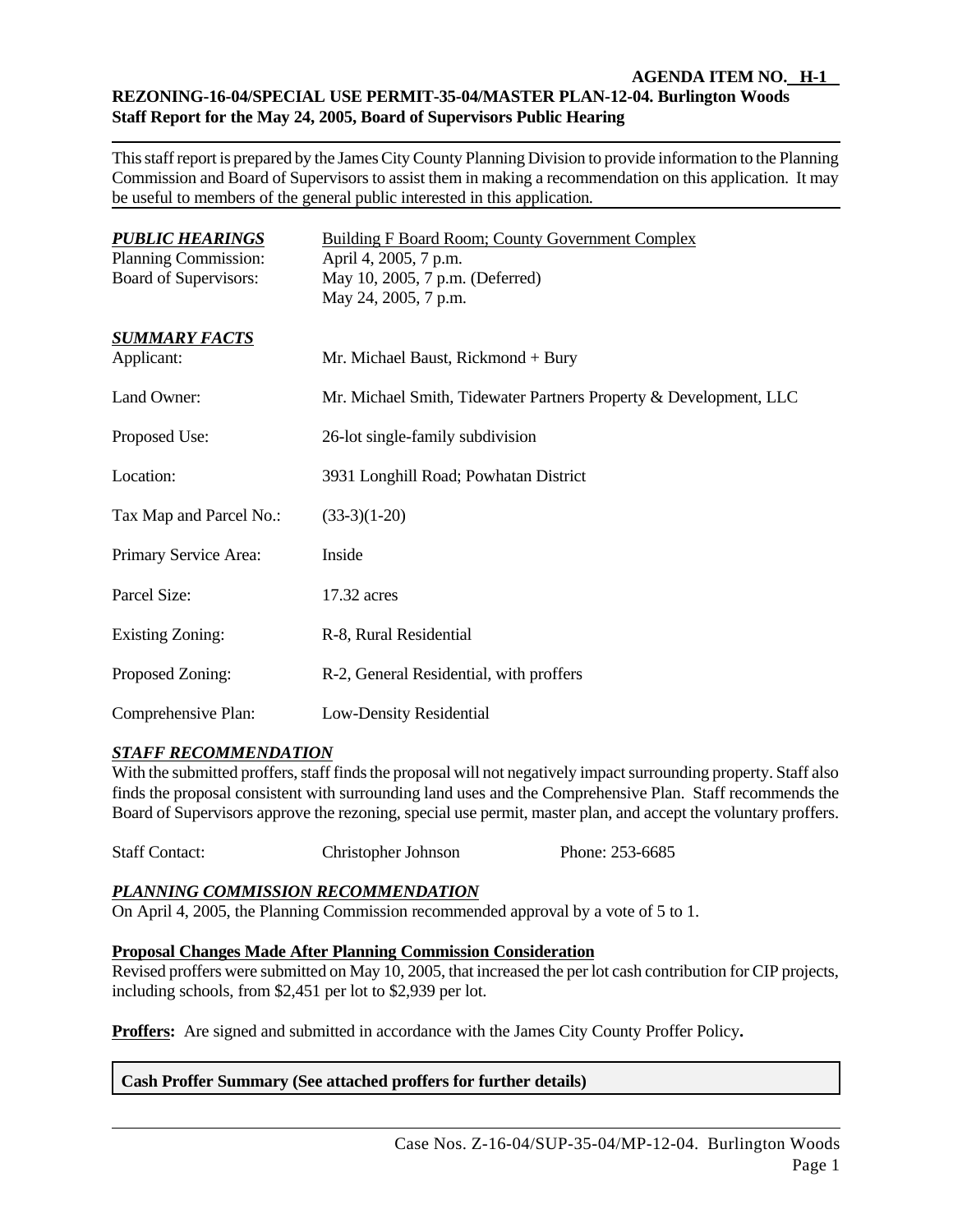| <b>Use</b>                              | Amount           |
|-----------------------------------------|------------------|
| Water (CIP contribution)                | $$1,061$ per lot |
| <b>CIP</b> Projects (including schools) | \$2,939 per lot  |
| Total Amount (2005 dollars)             | \$104,000        |
| <b>Total Per Lot</b>                    | \$4,000 per lot  |

The Board of Supervisors deferred the above-referenced applications at the May 10, 2005, Public Hearing due to questions raised concerning revisions made to the voluntary proffers provided by the applicant. The applicant added a new proffer (No. 12), which obligates the owner to provide the necessary improvements to Lift Station 7-2 necessitated by the proposed development in lieu of a proffered cash contribution to the James City Service Authority (JCSA) in the amount of \$3,692.31 per lot. As shown in the above table, total cash proffers proffered by the owner total \$4,000 for each of the 26 lots.

Staff has advised counsel for the applicant that the Lift Station upgrades are a JCSA-required development improvement and will not be considered as a proffer. As of this writing, staff has been advised by counsel for the applicant that proffer No. 12 will be removed prior to Board consideration of the applications. The applicant has not made any other changes to the voluntary proffers or Master Plan since the May 10, 2005, Board of Supervisors meeting.

# **RECOMMENDATION**

With the submitted proffers, staff finds the proposal will not negatively impact surrounding property. Staff also finds the proposal consistent with surrounding land uses and the Comprehensive Plan. Staff recommends that the Board of Supervisors approve the rezoning, master plan, and accept the voluntary proffers. Staff also recommends approval of the attached SUP. On April 4, 2005, the Planning Commission recommended approval by a vote of 5 to 1.

Christopher Johnson

CONCUR:

 $\frac{CI/gs}{I}$ z-16-04\_sup-35-04\_MP-12-04.wpd3

## ATTACHMENTS:

- 1. Location Map
- 2. Proffers
- 3. Resolutions

\_\_\_\_\_\_\_\_\_\_\_\_\_\_\_\_\_\_\_\_\_\_\_\_\_\_\_\_\_\_\_\_\_\_\_\_\_\_\_\_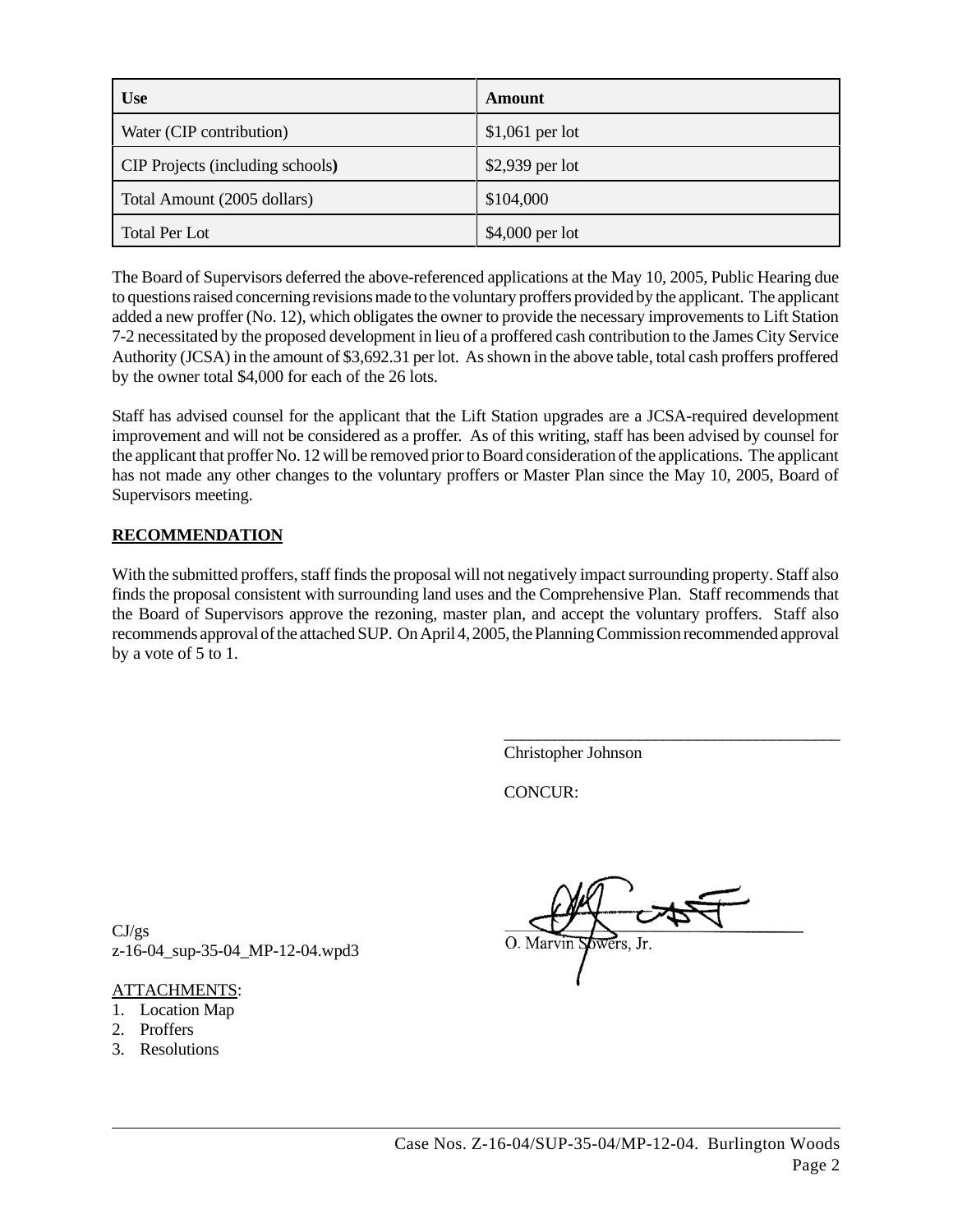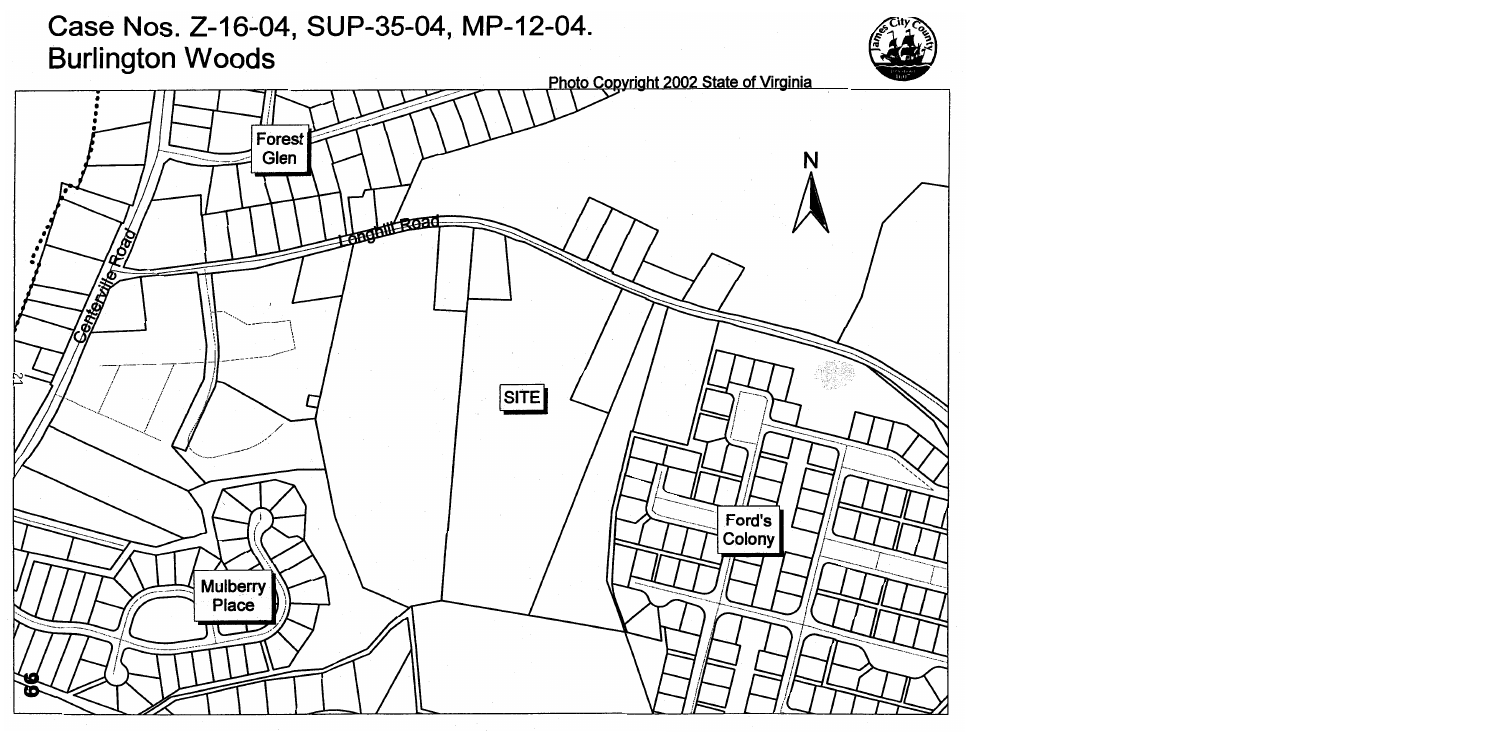#### PROFFERS

THESE PROFFERS are made this 29<sup>th</sup> day of April, 2005 by TIDEWATER PARTNERS PROPERTY & DEVELOPMENT, LLC, a Virginia limited liability company (together with its successors in title and assigns, the "Owner").

#### **RECITALS**

A. Owner is the owner of a tract or parcel of land located in James City County, Virginia, with an address of 3931 Longhill Road, Williamsburg, Virginia and being Tax Parcel 33-3-1-20 containing approximately 17.32, being more particularly described on Schedule A hereto (the "Property").

The Property is designated Low Density Residential on В. the County's Comprehensive Plan Land Use Map and is now zoned R-Owners have applied to rezone the Property from R-8 to R-2, 8. General Residential District, with proffers.

C. Owners have submitted to the County a master plan entitled "Burlington Woods Master Plan" prepared by Bury + Partners - Virginia, Inc. dated December 23, 2004 (the "Master Plan") for the Property in accordance with the County Zoning Ordinance.

D. Owners desire to offer to the County certain conditions on the development of the Property not generally applicable to land zoned R-2.

NOW, THEREFORE, for and in consideration of the approval of the requested rezoning, and pursuant to Section 15.2-2298 of the

1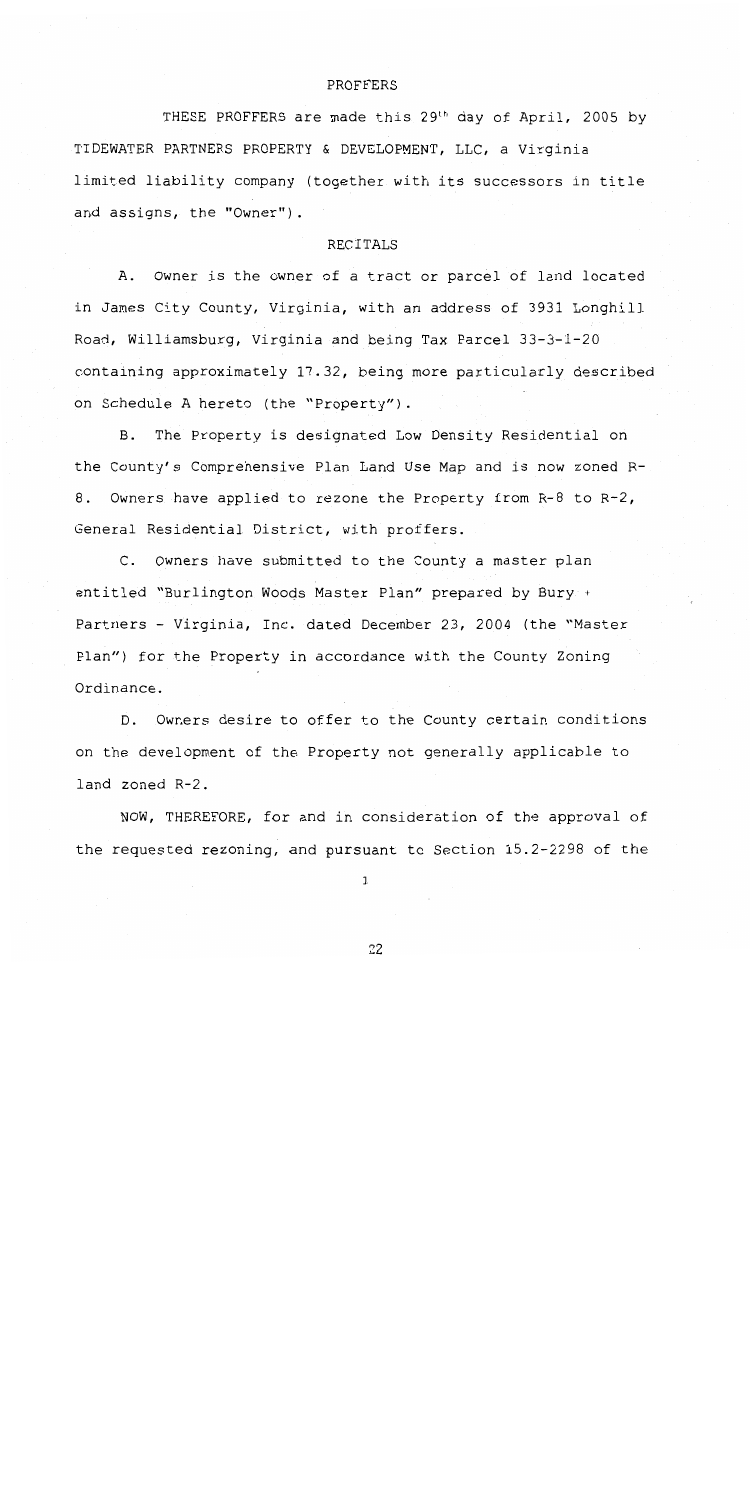Code of Virginia, 1950, as amended, and the County Zoning Ordinance, Owners agree that they shall meet and comply with all of the following conditions in developing the Property. If the requested rezoning is not granted by the County, these Proffers shall be null and void.

#### CONDITIONS

 $1.$ Master Plan. The Property shall be developed generally in accordance with the Master Plan, with only minor changes thereto that the Development Review Committee determines do not change the basic concept or character of the development. There shall be a maximum of 26 lots on the Property.

 $2.$ **Owners Association.** There shall be organized an owner's association or associations (the "Association") in accordance with Virginia law in which all property owners in the development, by virtue of their property ownership, shall be members. The articles of incorporation, bylaws and restrictive covenants (together, the "Governing Documents") creating and governing each Association shall be submitted to and reviewed by the County Attorney for consistency with this Proffer. The Governing Documents shall require that each Association adopt an annual maintenance budget, which shall include a reserve for maintenance of stormwater management BMPs, recreation areas, sidewalks, and all other common areas (including open spaces) under the jurisdiction of each Association, shall require each

 $\overline{c}$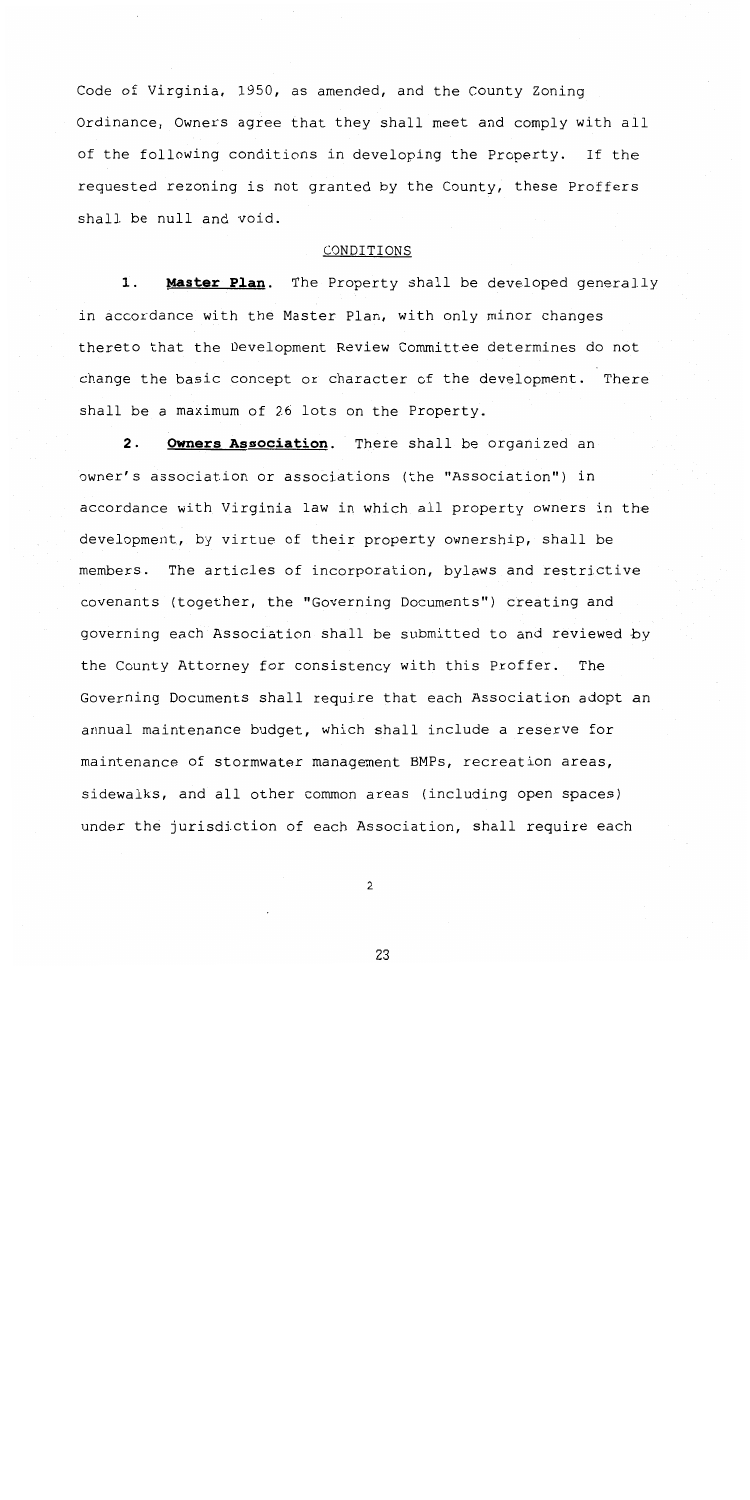initial purchaser of a lot to make a capital contribution to the Association for reserves in an amount equal to one-sixth of the annual general assessment applicable to the lot (but no less than \$100.00) and shall require that the Association (i) assess all members for the maintenance of all properties owned or maintained by the Association and (ii) file liens on members' properties for non-payment of such assessments. The Governing Documents shall grant each Association the power to file liens on members' properties for the cost of remedying violations of, or otherwise enforcing, the Governing Documents. If there is more than one Association created for the Property the Associations shall enter into a costs sharing agreement allocating responsibility for maintenance and expenses for common areas described above between the Associations.

3. Water Conservation. (a) The Association shall be responsible for developing water conservation standards to be submitted to and approved by the James City Service Authority and subsequently for enforcing these standards. The standards shall address such water conservation measures as limitations on the installation and use of irrigation systems and irrigation wells, the use of approved landscaping materials and the use of water conserving fixtures and appliances to promote water conservation and minimize the use of public water resources. The standards

3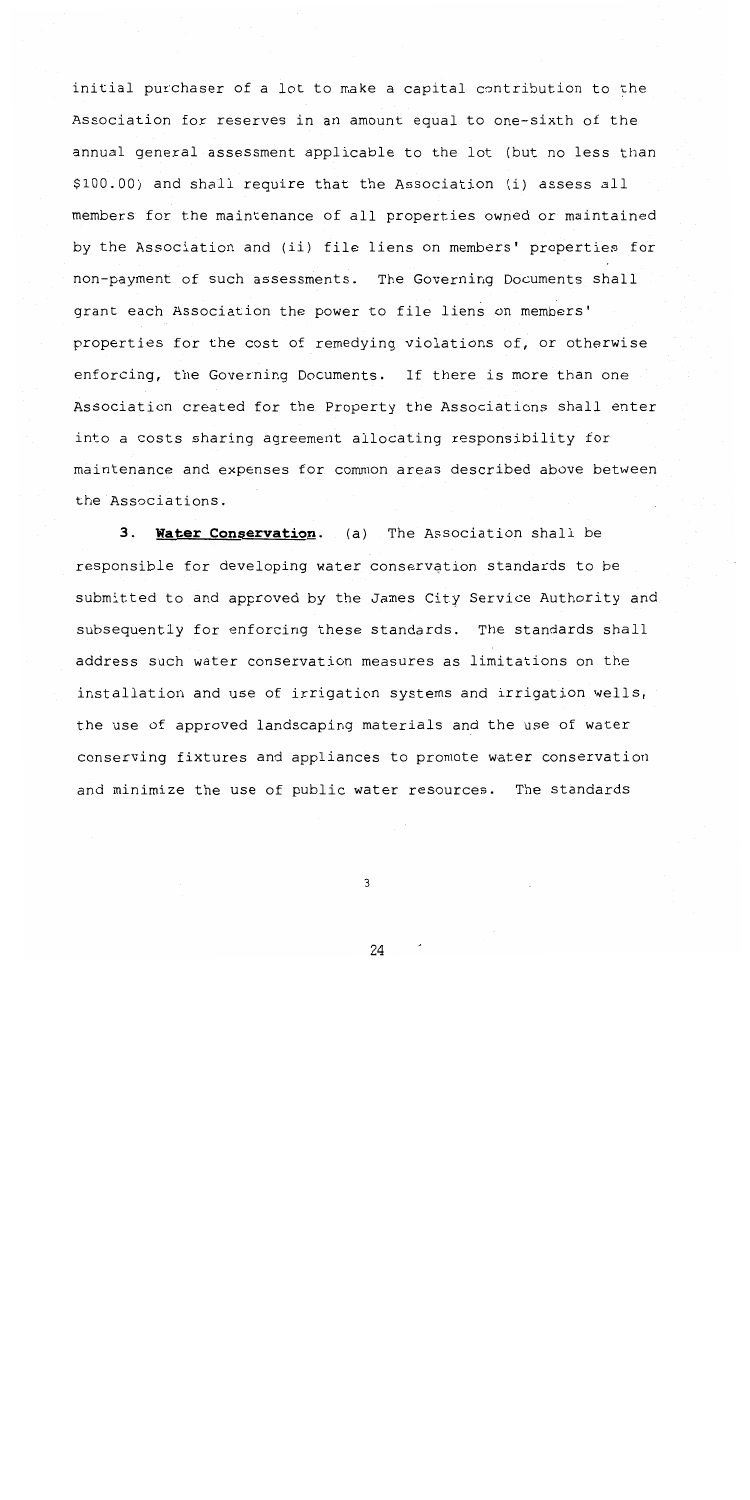shall be approved by the James City Service Authority prior to final subdivision or site plan approval.

4. Cash Contributions for Community Impacts. (a) A contribution of \$1,061.00 for each dwelling unit on the Property shall be made to the James City Service Authority ("JCSA") in order to mitigate impacts on the County from the physical development and operation of the Property. The JCSA may use these funds for development of alternative water sources or any project related to improvements to the JCSA water system in the County's capital improvement plan, the need for which is generated in whole or in part by the physical development and operation of the Property.

A contribution of \$484.75 for each dwelling unit on the  $(b)$ Property shall be made to the County in order to mitigate impacts on the County from the physical development and operation of the Property. The County may use these funds for any project in the County's capital improvement plan, the need for which is generated in whole or in part by the physical development and operation of the Property, including, without limitation, for emergency services, off-site road improvements, library uses, and public use sites.

(c) A contribution of \$2,454.25 for each dwelling unit on the Property shall be made to the County in order to mitigate impacts on the County from the physical development and operation

 $\overline{4}$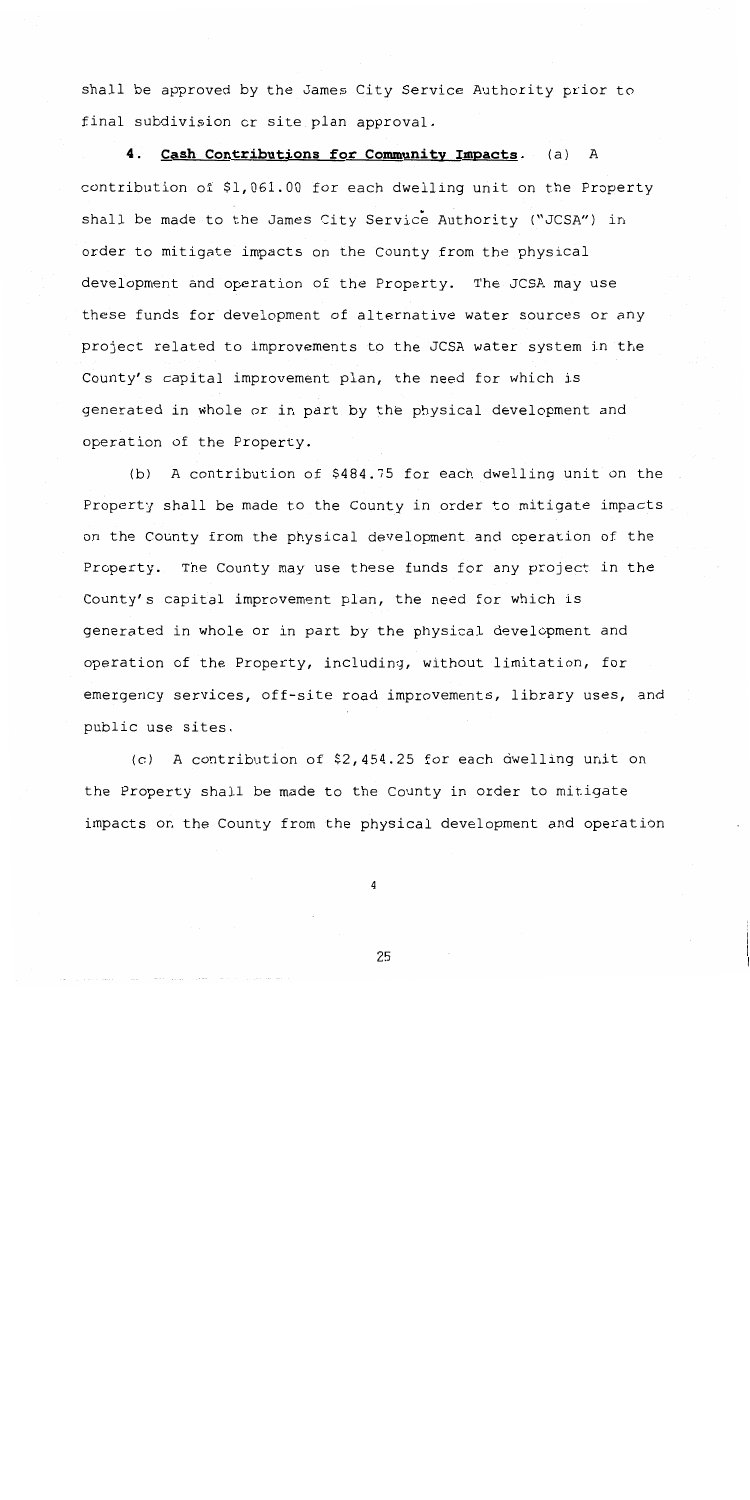of the Property. The County may use these funds for any project in the County's capital improvement plan, the need for which is generated in whole or in part by the physical development and operation of the Property, including, without limitation, for school uses.

The contributions described above shall be payable for  $(d)$ each dwelling unit on the Property at the time of final subdivision plat approval for such unit.

 $(e)$ The per unit contribution(s) paid in each year pursuant to this Section shall be adjusted annually beginning January 1, 2006 to reflect any increase or decrease for the preceding year in the Consumer Price Index, U.S. City Average, All Urban Consumers (CPI-U) All Items  $(1982-84 = 100)$  (the "CPI") prepared and reported monthly by the U.S. Bureau of Labor Statistics of the United States Department of Labor. In no event shall the per unit contribution be adjusted to a sum less than the amounts set forth in paragraphs (a) through (c) of this Section. The adjustment shall be made by multiplying the per unit contribution for the preceding year by a fraction, the numerator of which shall be the CPI as of December 1 in the year preceding the calendar year most currently expired, and the denominator of which shall be the CPI as of December 1 in the preceding year, In the event a substantial change is made in the method of establishing the CPI, then the per unit contribution shall be adjusted based upon the figure that would have resulted had no

5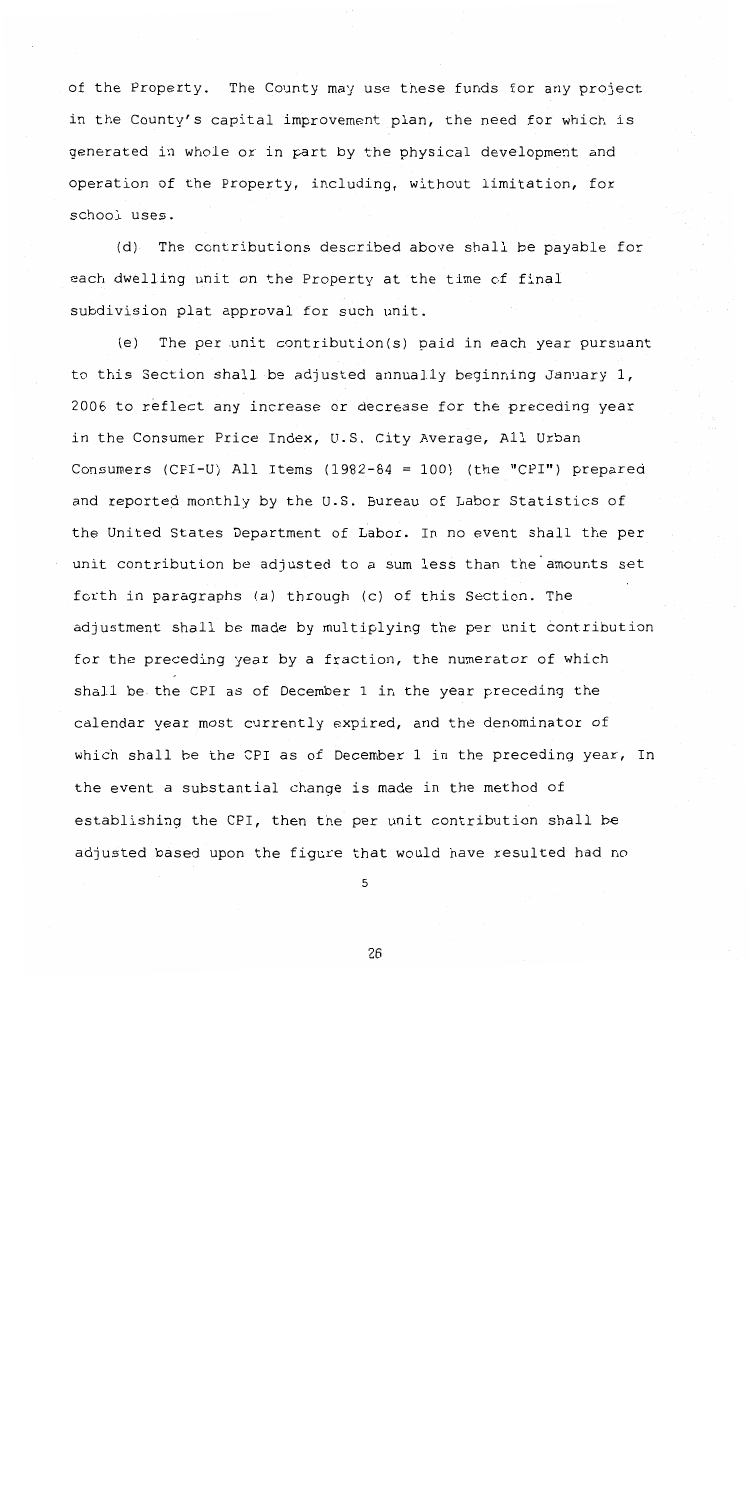change occurred in the manner of computing CPI. In the event that the CPI is not available, a reliable government or other independent publication evaluating information heretofore used in determining the CPI (approved in advance by the County Manager of Financial Management Services) shall be relied upon in establishing an inflationary factor for purposes of increasing the per unit contribution to approximate the rate of annual inflation in the County.

5. Longhill Road Community Character Buffer. There shall be a 150 foot buffer along the Longhill Road frontage of the Property generally as shown on the Master Plan. The buffer shall be exclusive of any lots or units. There shall be installed landscaping in the buffer of at least 125% of ordinance requirements, unless otherwise approved by the Director of Planning, pursuant to a landscape plan approved by the Director of Planning. With the prior approval of the Development Review Committee, trails, sidewalks, bike lanes, utilities, lighting, entrance features and signs may be located in the buffer. Dead, diseased and dying trees or shrubbery, invasive or poisonous plants, windfalls and deadfalls may be removed from the buffer area. The 35 foot perimeter buffer adjacent to Tax Parcel 3130100019 (Wallace parcel) and Tax Parcel 3130100020A (New Zion Baptist Church parcel) shall be landscaped in accordance with a landscape plan approved by the Director of Planning.

6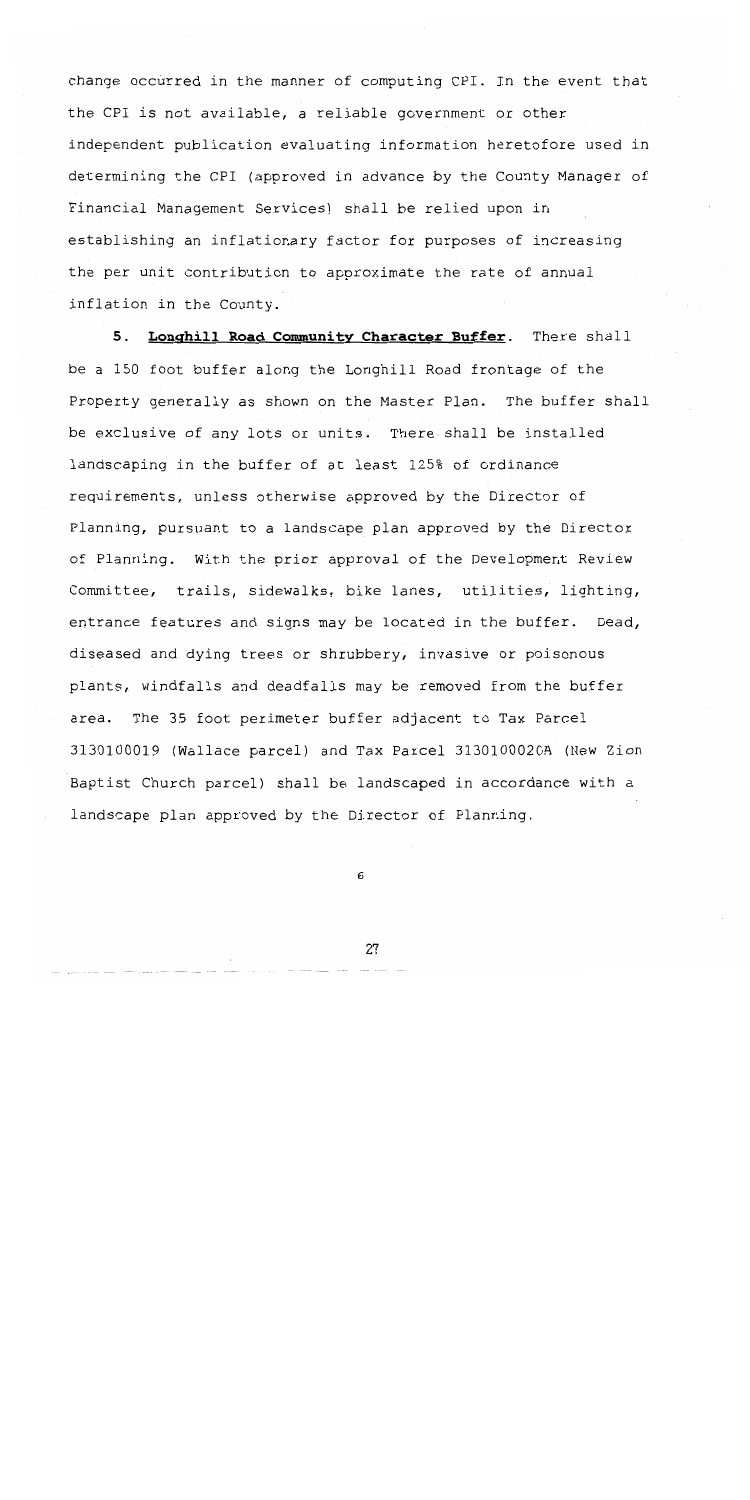б. Streetscape Guidelines. The Owner shall provide and install streetscape improvements in accordance with the applicable provisions of the County's Streetscape Guidelines policy. The streetscape improvements shall be shown on development plans for that portion of the Property and submitted to the Director of Planning for approval during the development plan approval process.

Recreation. (a) Owner shall provide a tot lot, with  $7.$ play equipment, and parkland of approximately one acre prior to issuance of the first certificate of occupancy for a dwelling unit on the Property.

There shall be provided on the Property other  $(b)$ recreational facilities, if necessary, such that the overall recreational facilities on the Property meet the standards set forth in the County's Recreation Master Plan or in lieu of such additional facilities Owner shall make cash contributions to the County in amount determined pursuant to the County's Recreation Master Plan (with the amount of such cash contributions being determined by escalating the amounts set forth in the Recreation Master Plan from 1993 dollars to dollars for the year the contributions are made using the formula in Section 4(e)) or some combination thereof. All cash contributions proffered by this Proffer 7 shall be used by the County for recreation capital improvements or for any other project in the County's capital

7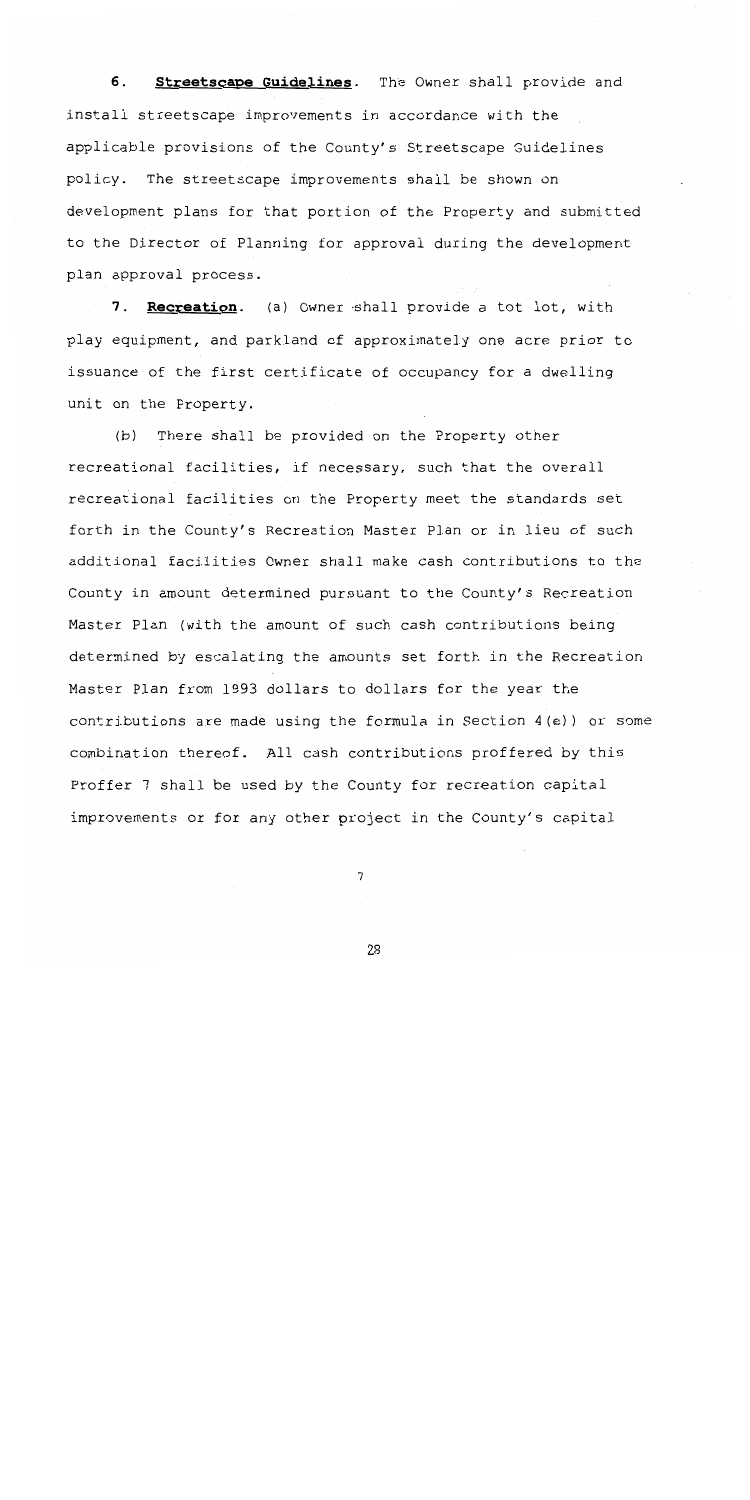improvement plan, the need for which is generated in whole or in part by the physical development and operation of the Property. The exact locations of the facilities proffered hereby and the equipment to be provided at such facilities shall be subject to the approval of the Development Review Committee.

Archaeology. A Phase I Archaeological Study for the 8. entire Property shall be submitted to the Director of Planning for review and approval prior to land disturbance. A treatment plan shall be submitted and approved by the Director of Planning for all sites in the Phase I study that are recommended for a Phase II evaluation and/or identified as eligible for inclusion on the National Register of Historic Places. If a Phase II study is undertaken, such a study shall be approved by the Director of Planning and a treatment plan for said sites shall be submitted to, and approved by, the Director of Planning for sites that are determined to be eligible for inclusion on the National Register of Historic Places and/or those sites that require a Phase III study. If in the Phase III study, a site is determined eligible for nomination to the National Register of Historic Places and said site is to be preserved in place, the treatment plan shall include nomination of the site to the National Register of Historic Places. If a Phase III study is undertaken for said sites, such studies shall be approved by the Director of Planning prior to land disturbance within the study areas. All Phase I,

8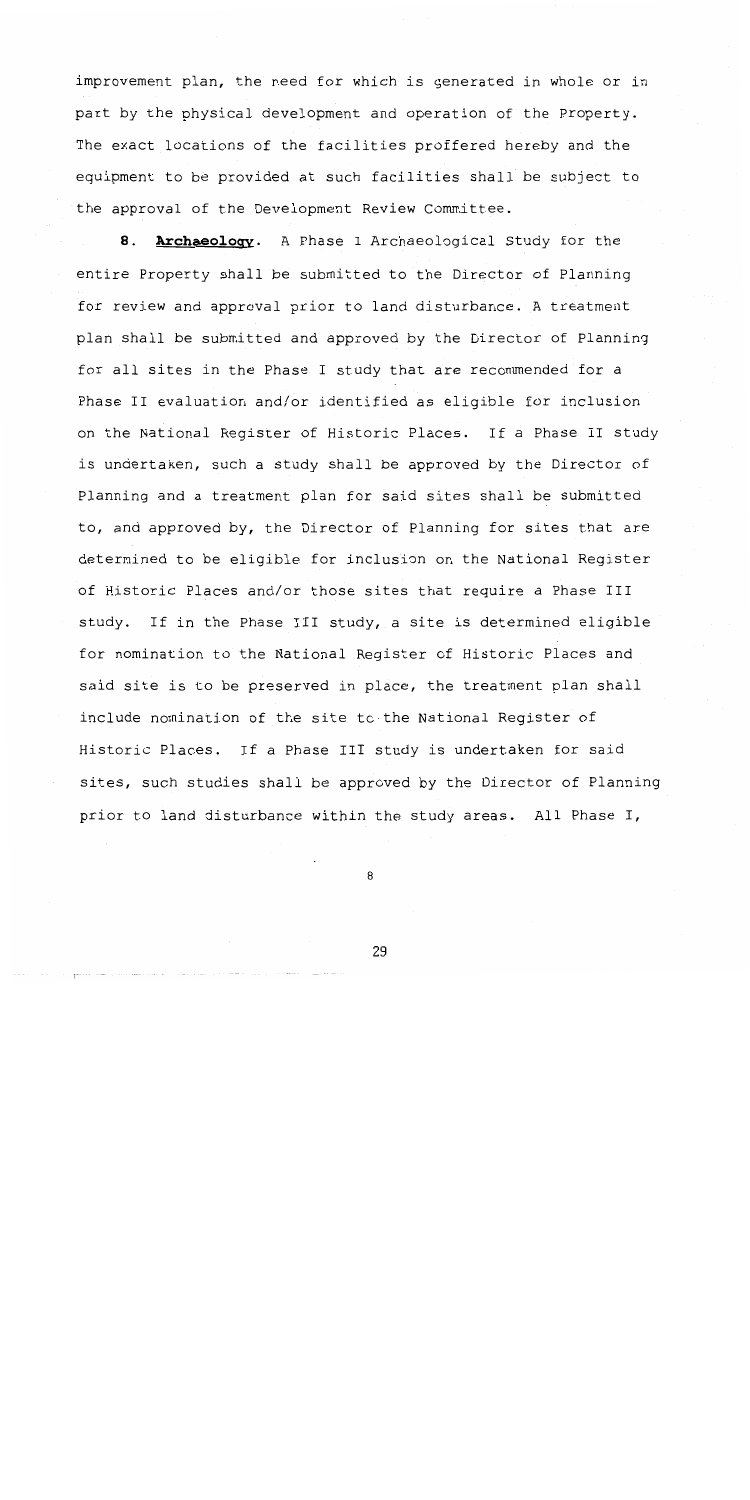Phase II, and Phase III studies shall meet the Virginia Department of Historic Resources' Guidelines for Preparing Archaeological Resource Management Reports and the Secretary of the Interior's Standards and Guidelines for Archaeological Documentation, as applicable, and shall be conducted under the supervision of a qualified archaeologist who meets the qualifications set forth in the Secretary of the Interior's Professional Qualification Standards. All approved treatment plans shall be incorporated into the plan of development for the Property and the clearing, grading or construction activities thereon.

9. Sidewalks. There shall be sidewalks five feet in width installed along one side of all streets within the Property generally as shown on the Master Plan. Owner shall either (i) install a sidewalk along the Longhill Road frontage of the Property or (ii) in lieu thereof, make a payment to the County for sidewalk improvements included in the County's capital improvements plan in an amount acceptable to the Director of Planning based on the estimated costs of construction of the sidewalk.

 $10.$ Taper. If required by the Virginia Department of Transportation, there shall be installed or bonded in form acceptable to the County Attorney prior to final subdivision plat

9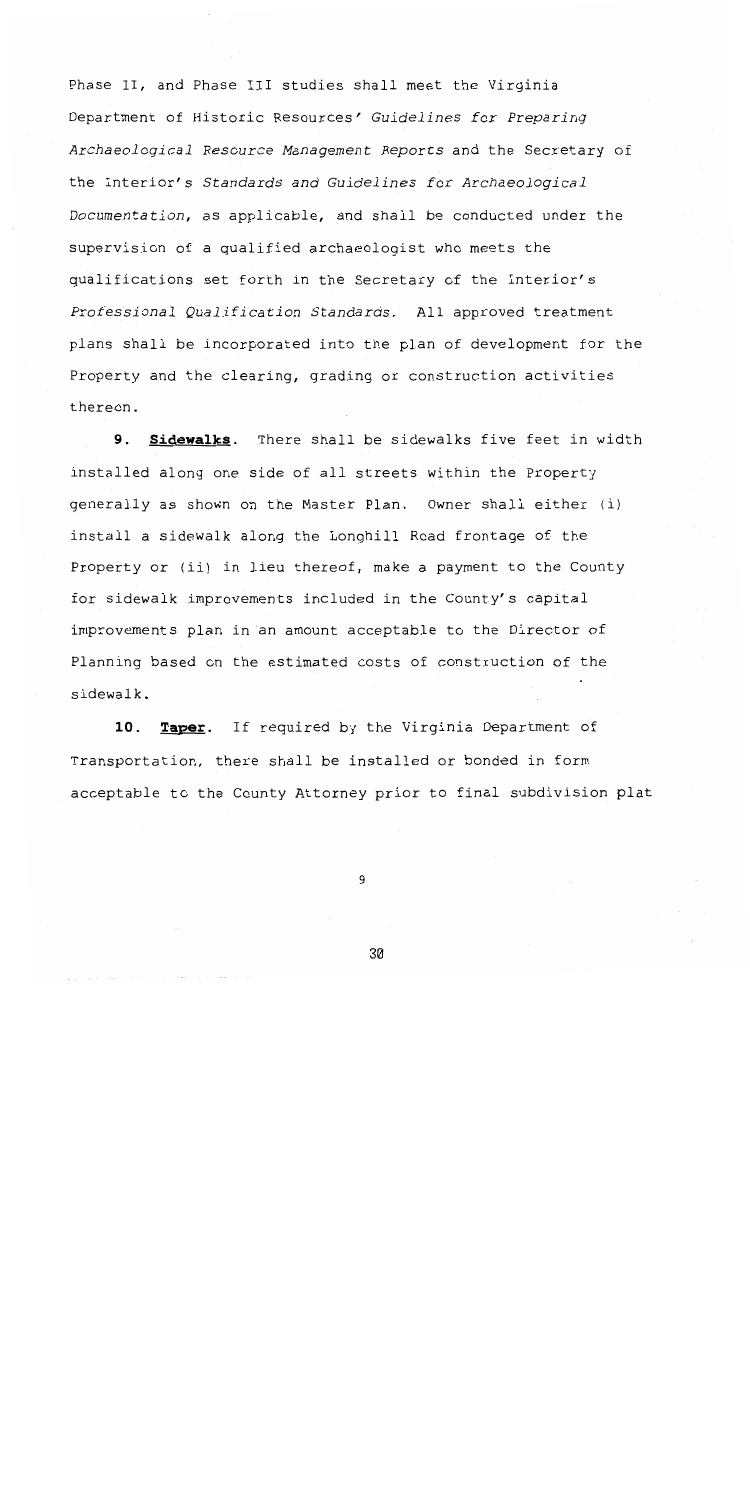approval a 100 foot right turn taper from Longhill Road into the entrance to the Property.

11. Environmental. The Property is located within Subwatershed 204, Catchment 204-101-1 of the Powhatan Creek watershed. Pursuant to the County's Comprehensive Plan and the goals of the Powhatan Creek Watershed Management Plan, Owner shall incorporate on-site stormwater management strategies and on-lot practices to reduce stormwater run-off and pollutant loading into the stormwater management system for the Property as approved by the Director of Environmental Division. These practices shall include, but are not limited to, rain gardens, bio-retention cells and infiltration swales and shall compliment but not replace traditional stormwater management practices.

12. Pump Station Improvements. Owner shall improve JCSA pump station 7-2 by demolishing the existing four foot diameter wet well and replacing it with a new six foot diameter pre-cast concrete wet well in accordance with plans and specifications prepared by Owner's engineer and approved by JCSA and other required governmental agencies. The County shall not be obligated to issue certificates of occupancy for dwelling units on the Property such improvements are completed and accepted by JCSA.

WITNESS the following signatures.

 $10$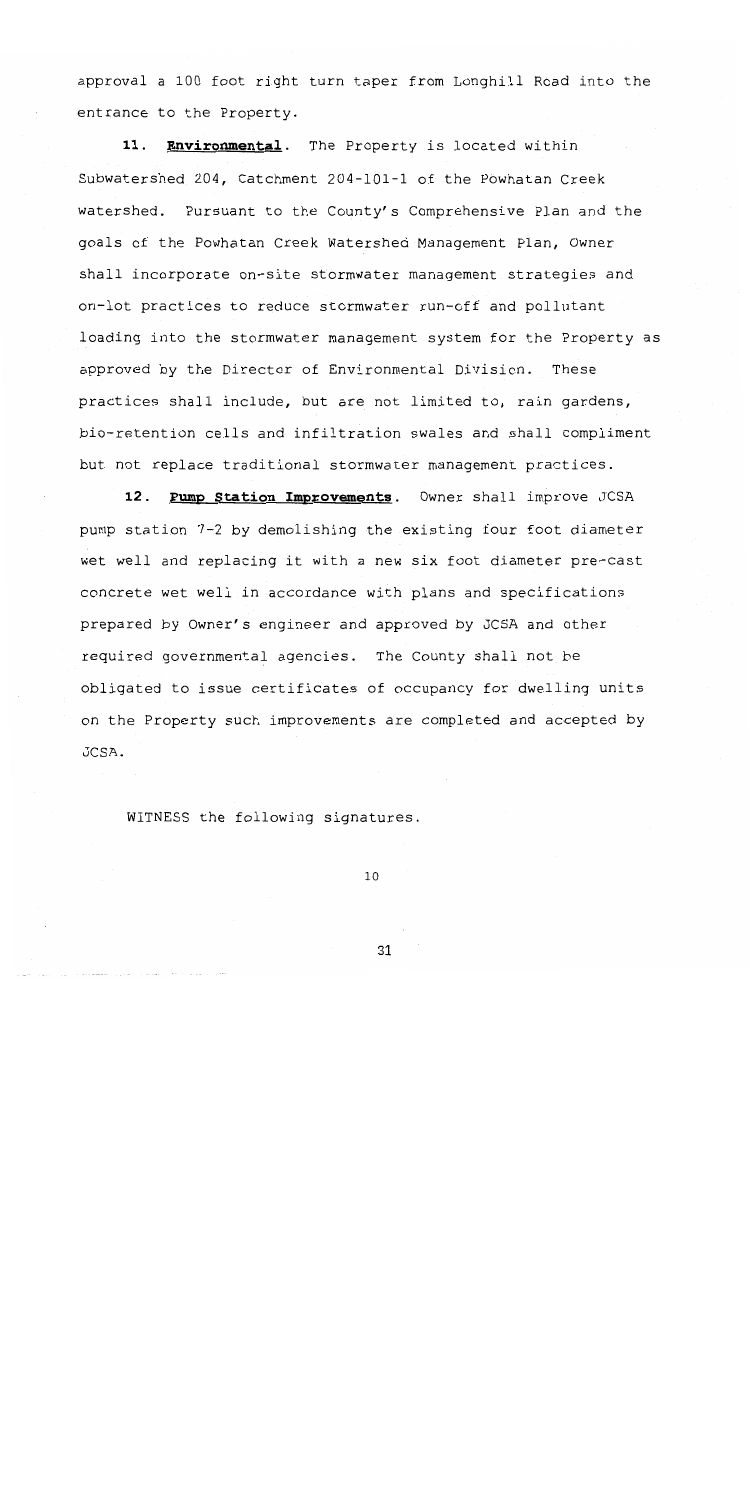## TIDEWATER PARTNERS PROPERTY & DEVELOPMENT, LLC

 $By:$ Title:

STATE OF 

The foregoing instrument was acknowledged this of the company.

NOTARY PUBLIC

My commission expires: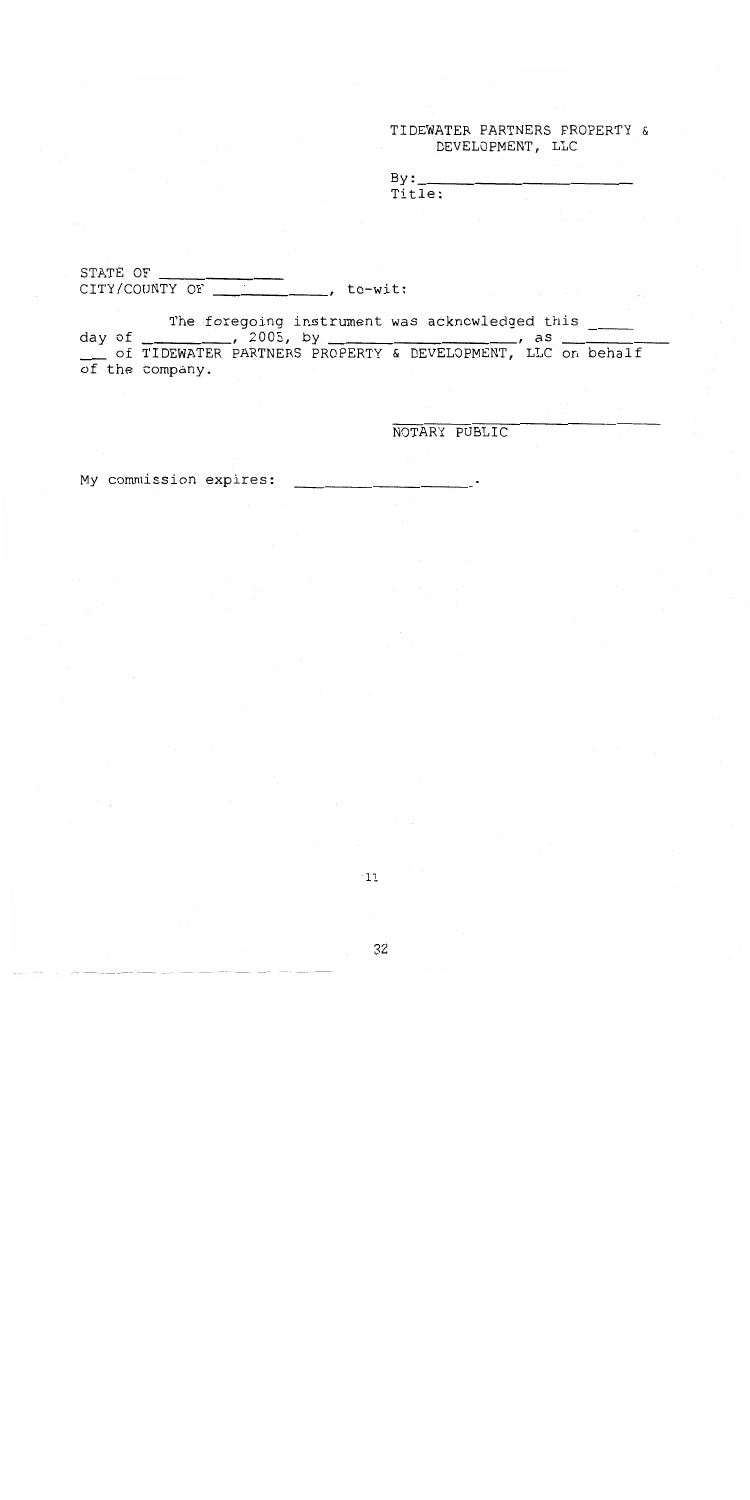All that certain piece or parcel of land situate in Berkeley Magisterial District, James City County, Virginia, containing 17.32 acres, more or less and being shown and designated as 20.4 acres "Theodore Wallace" on that certain plat entitled "Wallace -Taylor, Plat showing division of Property Situated near Centerville, Jamestown Magisterial District, James City County, Va." dated March 7, 1952, made by R. V. Carter, Certified Land Surveyor, recorded in the Clerk's Office of James City County along with a partition deed between Theodore Wallace and Pearl Wallace Taylor dated April 21, 1952, and recorded in the Clerk's Office May 6, 1952, in Deed Book 47, page 326. The said property is bounded on the North by State Highway No. 612, on the East by the property now or formerly of Elizabeth (Lizzie) Lee and New Zion Baptist Church, on the South by the property formerly owned by Siggar Bradby and on the West by the property of Pearl Wallace Taylor and James Melvin Wallace and Betty W. Wallace. Being a part of Parcel B conveyed to Theordore Wallace and Lillian B. Wallace by deed dated April 21, 1952, recorded in the Clerk's Office of James City County, Virginia in Deed Book 47, page 328, SAVE AND EXCEPT a portion of the property containing 1.0796 acres which was conveyed to James Melvin Wallace and Betty W. Wallace by Deed dated January 9, 1970, from Theodore R. Wallace and Lillian B. Wallace, recorded in Deed Book 125, at page 39, LESS AND EXCEPT a portion of the property containing 0.99 acres, more or less, which was conveyed to New Zion Baptist Church by Deed dated September 8, 1997, from Thomas B. Wallace, recorded as instrument number 970016355, LESS AND EXCEPT a portion of the property containing 1.00 acres, more or less, which was conveyed to Geneva Wallace, James Jackson, Sr., Willie Brown, Elvin Jones, and Robert Kenneth Taylor, Sr., Trustees of the New Zion Baptist Church dated November 12, 2001, from Thomas B. Wallace, recorded as instrument number 010021684.

Together with all and singular the buildings and improvements thereon, the tenements, hereditaments and appurtenances thereunto belonging or in anywise appertaining.

Subject, however, to all easements, conditions, and restrictions of record affecting said property.

 $12$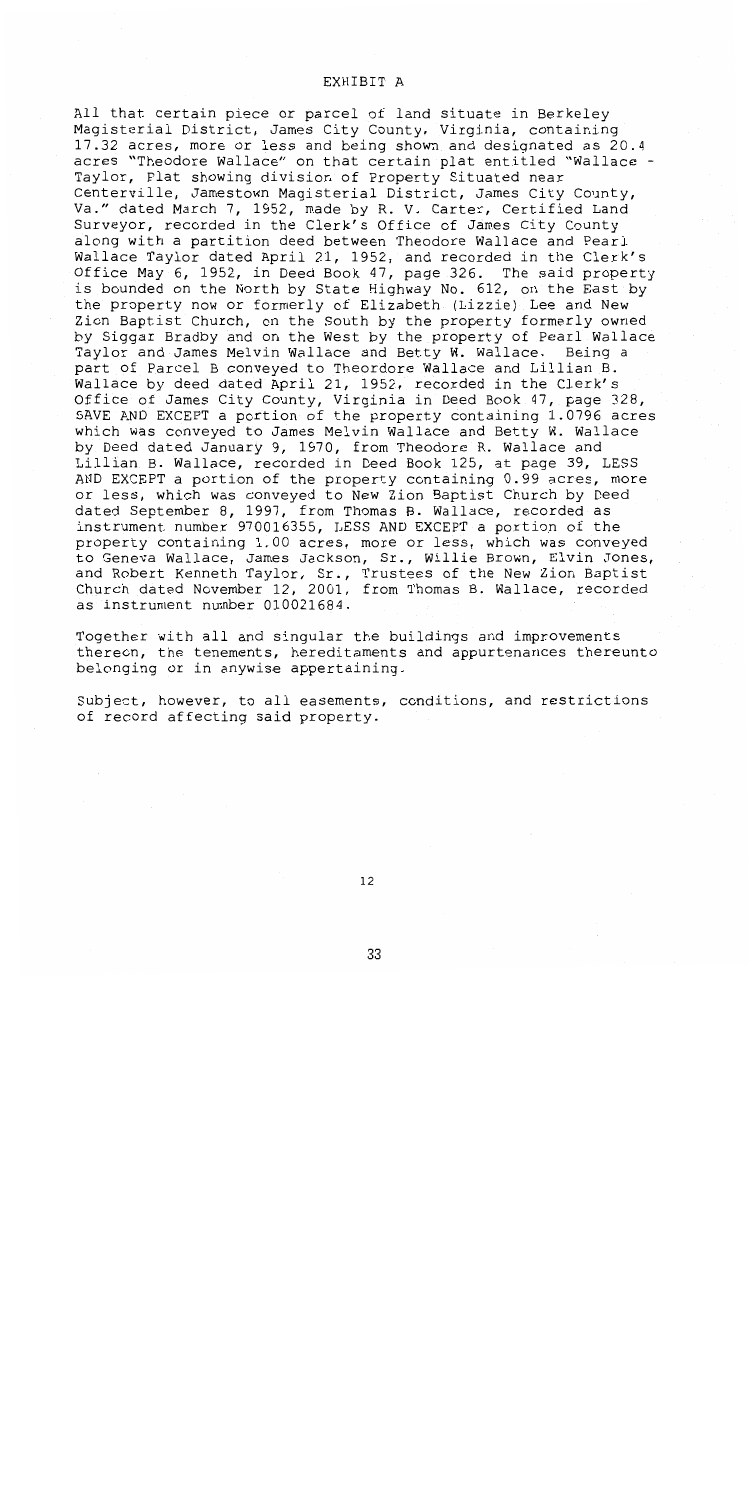### CASE NOS. Z-16-04 AND MP-12-04. BURLINGTON WOODS

- WHEREAS, in accordance with § 15.2-2204 of the Code of Virginia and Section 24-13 of the James City County Zoning Ordinance, a public hearing was advertised, adjoining property owners were notified, and a hearing was scheduled on Zoning and Master Plan Case Nos. Z-16-04 and MP-12-04 for rezoning approximately 17.32 acres from R-8, Rural Residential, to R-2, General Residential, with proffers; and
- WHEREAS, the Planning Commission of James City County, following its public Hearing on April 4, 2005, recommended approval of Case Nos. Z-16-04 and MP-12-04, by a vote of 5 to 1; and
- WHEREAS, the property is identified as Parcel No. (1-20) on James City County Real Estate Tax Map No. (33-3).
- NOW, THEREFORE, BE IT RESOLVED that the Board of Supervisors of James City County, Virginia, does hereby approve Case Nos. Z-16-04 and MP-12-04 and accepts the voluntary proffers.

Michael J. Brown Chairman, Board of Supervisors

\_\_\_\_\_\_\_\_\_\_\_\_\_\_\_\_\_\_\_\_\_\_\_\_\_\_\_\_\_\_\_\_\_\_\_\_

ATTEST:

Sanford B. Wanner Clerk to the Board

\_\_\_\_\_\_\_\_\_\_\_\_\_\_\_\_\_\_\_\_\_\_\_\_\_\_\_\_\_\_\_\_

Adopted by the Board of Supervisors of James City County, Virginia, this 24th day of May, 2005.

Z-16-04MP-12-04.res2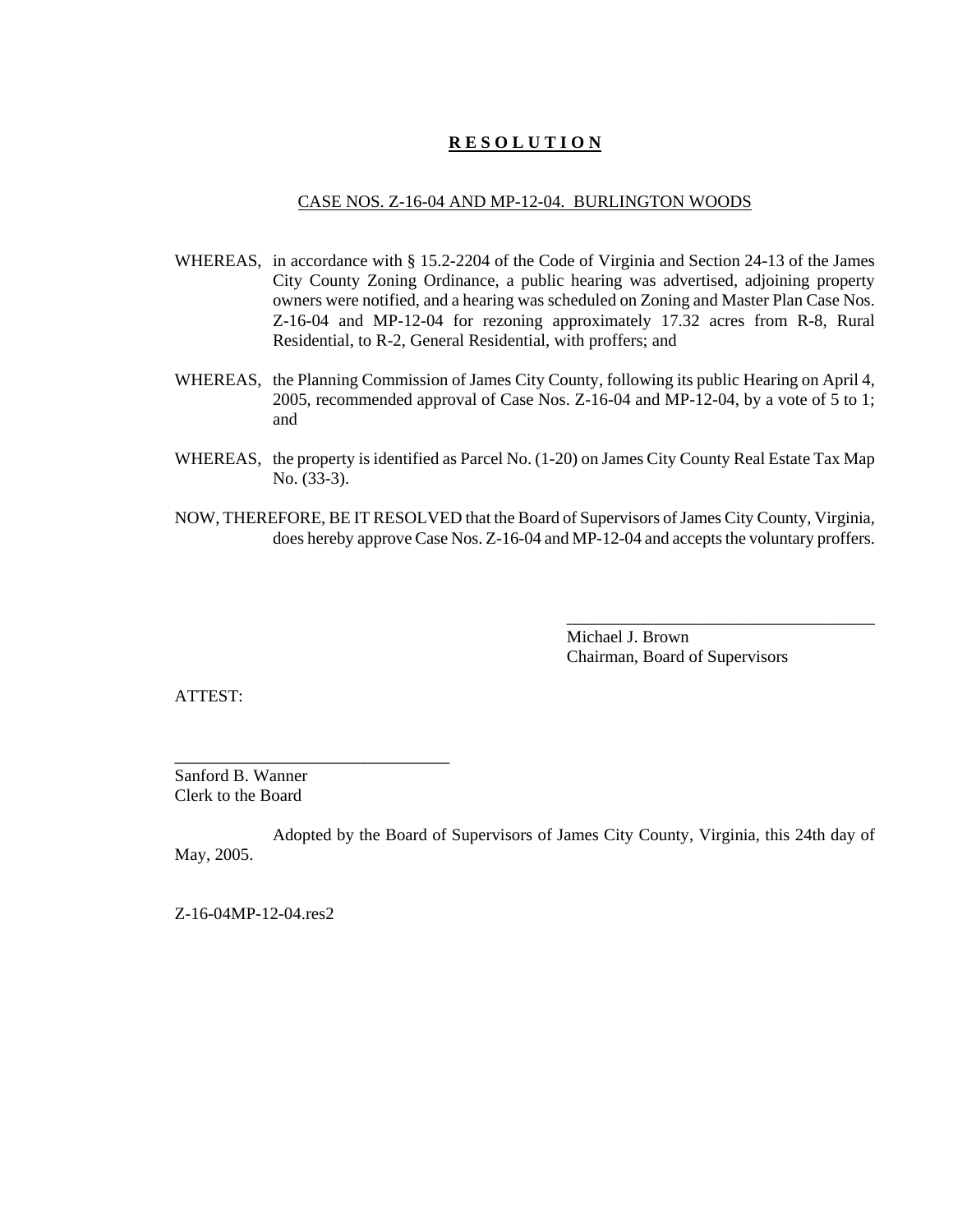### CASE NO. SUP-35-04. BURLINGTON WOODS

- WHEREAS, the Board of Supervisors of James City County has adopted, by Ordinance, specific land uses that shall be subjected to a special use permit process; and
- WHEREAS, Mr. Michael Baust of Rickmond + Bury has applied on behalf of Tidewater Partners Property & Development, LLC for a special use permit to allow a single-family subdivision with a maximum gross density of 1.5 units per acre in accordance with the provisions of Section 24-254 (c) of the Zoning Ordinance; and
- WHEREAS, the property is identified as Parcel No. (1-20) on James City County Real Estate Tax Map No. (33-3); and
- WHEREAS the Planning Commission of James City County, following its Public Hearing on April 4, 2005, recommended approval of Case No. SUP-35-04 by a vote of 5 to 1.
- NOW, THEREFORE, BE IT RESOLVED that the Board of Supervisors of James City County, Virginia, does hereby approve the issuance of Special Use Permit No. 35-04 as described herein with the following conditions:
	- 1. If construction has not commenced on this project within thirty-six months from the issuance of a special use permit, the special use permit shall become void. Construction shall be defined as obtaining a land-disturbing permit and start of landdisturbing construction activities for the project.
	- 2. A landscaping plan shall be approved by the Planning Director or his designee prior to final approval of any subdivision plat for the development. The owner shall provide enhanced landscaping for the area along the property frontage on Longhill Road and adjacent to any residential dwellings. Enhanced landscaping shall be defined as 133 percent of Zoning Ordinance landscape requirements.
	- 3. This special use permit is not severable. Invalidation of any word, phrase, clause, sentence, or paragraph shall invalidate the remainder.

Michael J. Brown Chairman, Board of Supervisors

\_\_\_\_\_\_\_\_\_\_\_\_\_\_\_\_\_\_\_\_\_\_\_\_\_\_\_\_\_\_\_\_\_\_\_\_

ATTEST:

Sanford B. Wanner Clerk to the Board

\_\_\_\_\_\_\_\_\_\_\_\_\_\_\_\_\_\_\_\_\_\_\_\_\_\_\_\_\_\_\_\_

Adopted by the Board of Supervisors of James City County, Virginia, this 24th day of May, 2005.

sup-35-04.res.02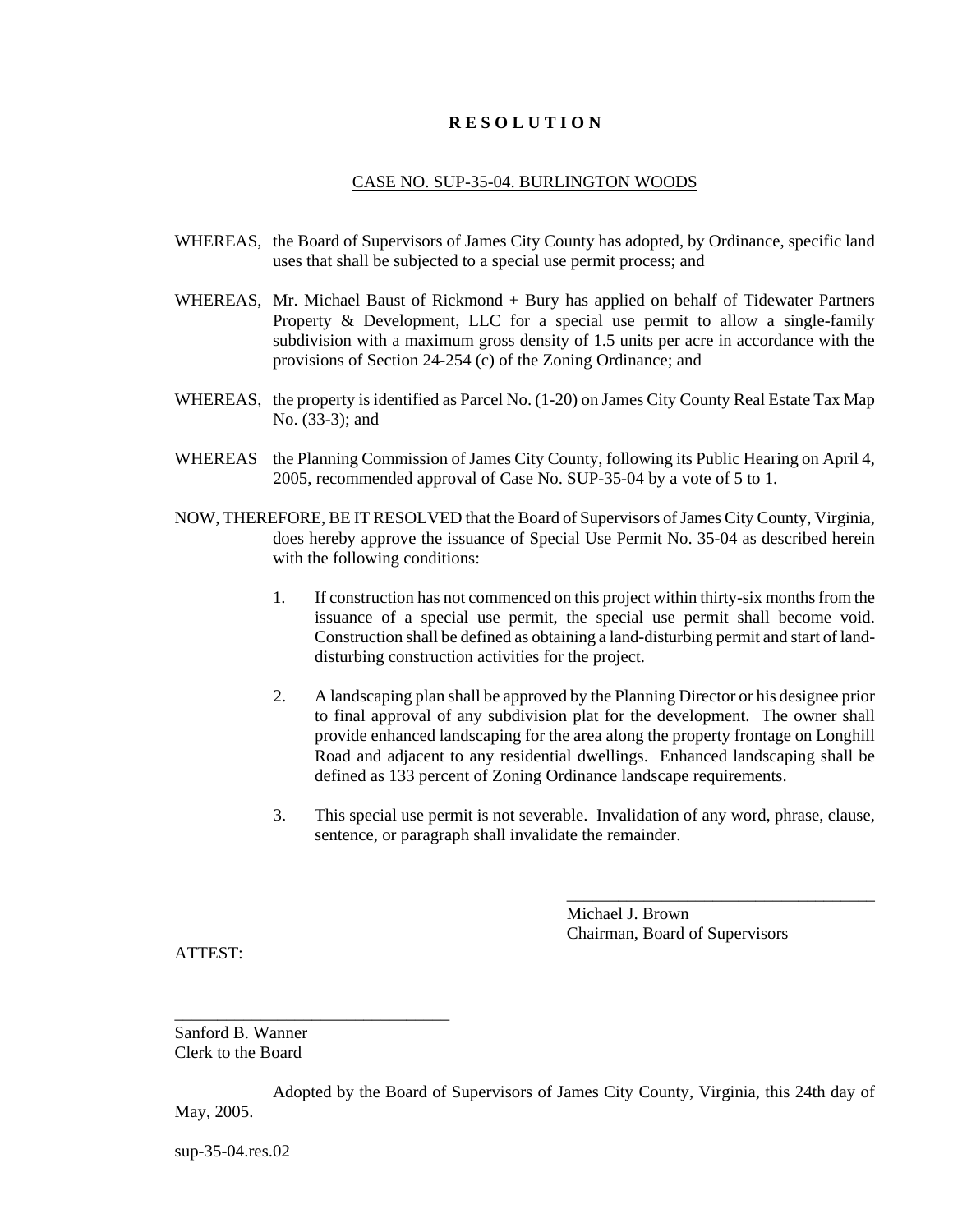| DATE:           | May 24, 2005                                         |
|-----------------|------------------------------------------------------|
| TO:             | The Board of Supervisors                             |
| FROM:           | Suzanne R. Mellen, Director of Budget and Accounting |
| <b>SUBJECT:</b> | <b>Crossroads Community Youth Home</b>               |

## **Background**

During the 1970s, concern for youthful offenders and a desire to support the Juvenile and Domestic Relations Court of the Ninth Judicial District caused local jurisdictions to collectively fund a variety of juvenile justice programs. The regional "Colonial Group Home Commission" includes York, Gloucester, and James City Counties, and the City of Williamsburg. The Commonwealth provides some funding and establishes various program standards through the Virginia Department of Juvenile Justice (DJJ). York County is the managing jurisdiction and programs are staffed and administered by the James City County Department of Community Services.

The Commission is composed of one governmental and one citizen representative from each member locality. In order to assure appropriate fiscal controls on behalf of member localities, the Commission has the following reserved authorities:

- ♦ Approval of the annual budget;
- ♦ Approval of the annual schedule of fees and charges; and
- ♦ Approval of new programs, termination of old programs, and substantial modification of existing programs.

This balance has served all member localities extremely well.

Crossroads Community Youth Home is one of the core services. It is a 12-bed residential care facility for delinquent teenage boys ages 14-18. It is collectively funded and operated for the benefit of Commission member localities. Although the Commission assures good policy and fiscal oversight, the real property is actually owned by the four-member localities as tenants-in-common. This facility has served an excellent programmatic purpose. Structurally, however, it was originally a private residence and was never intended to be a group home. It is poorly designed for such purposes. Having three floors and various obscured areas, it is extremely difficult to operate. Further, the facility is aged and has been deteriorating drastically, requiring continuous and expensive repairs.

The localities have worked for several years to replace this facility with an appropriately designed and sized structure. This effort has accomplished the following:

- ♦ Site identified a site located in York County but owned by the City of Williamsburg, which has indicated a willingness to enter into a long-term land lease agreement.
- ♦ Secured favorable zoning opinions from the County of York.
- ♦ Obtained plans for a suitable building that is currently in use for a similar purpose. Although still serving youth ages 14-18, the new structure would be an 18-bed, coed facility.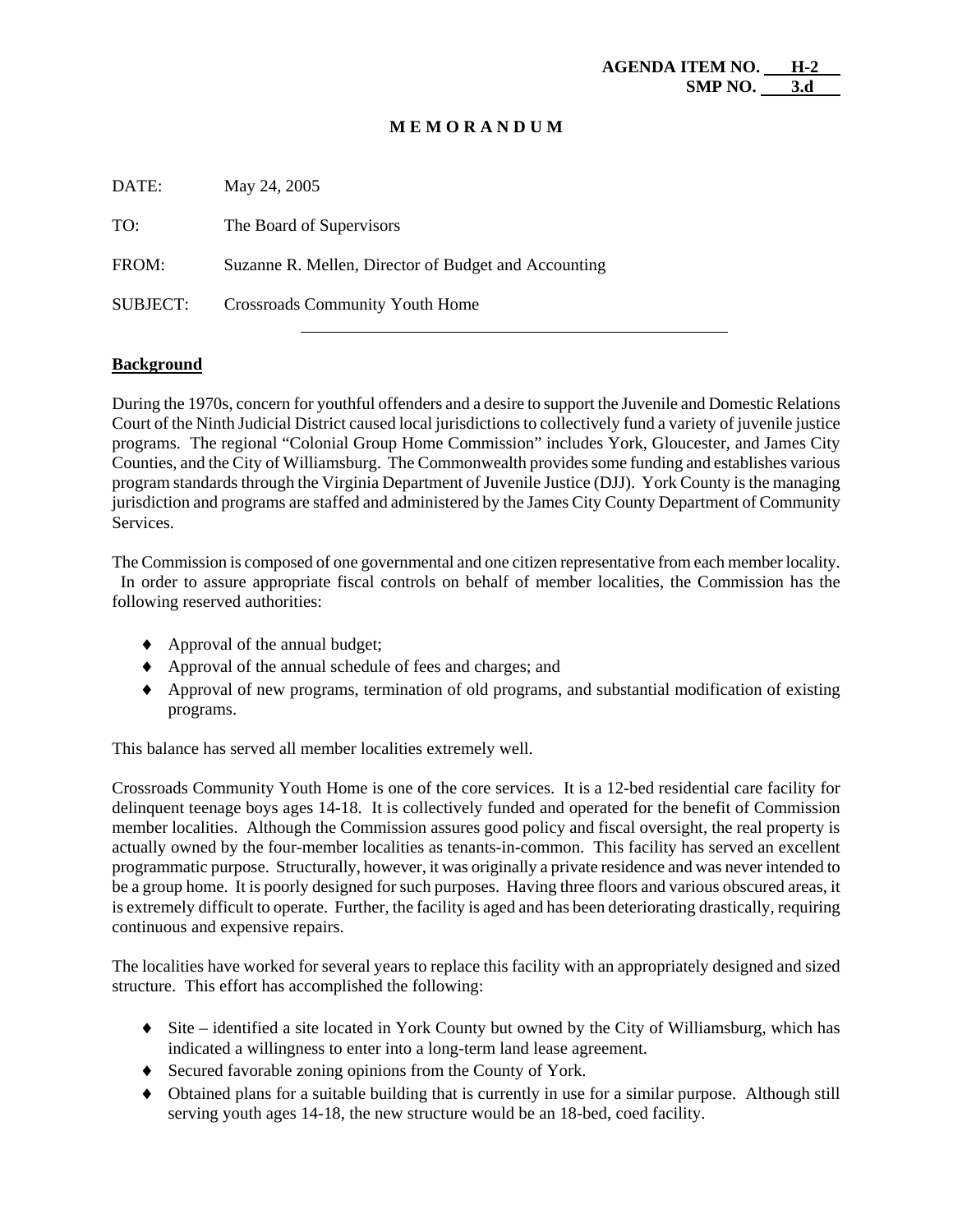Crossroads Community Youth Home May 24, 2005 Page 2

- ♦ Secured an architectural and engineering firm to adapt the design. Obtained approval of a Needs Assessment by the Board of the Virginia Department of Juvenile Justice (DJJ).
- ♦ Engaged in significant financial planning for the local share of the state-local costs of construction.
- ♦ Identified two earnest potential purchasers of the existing facility.

The 2002 General Assembly placed a moratorium on the funding and the approvals process for residential facilities for juveniles. Since the Commonwealth's portion of construction costs is an economic necessity, this stalled further progress on this project until late 2004. At that time it became apparent that the cost of repairs and the hazards of operating in such a poorly designed facility could not continue.

## **Current**

Efforts to persuade the 2005 General Assembly to except the Crossroads replacement project by name from the State moratorium were successful. It is now necessary for the owner localities to formally authorize the Commission and Commission Administrator to take the appropriate steps necessary to prepare for a sale of the existing facility and begin the next phase of construction planning for the new facility. The present actions include the following:

- 1. Submission of the Planning Study documents is the next action required in the Commonwealth's approval process. That document has been prepared and is under review by staff of the DJJ. Any recommended adjustments will be made during the spring with the expectation that the DJJ Board will formally act to approve the Planning Study at its June 2005 meeting.
- 2. Subsequent to action by its Board, DJJ will include the Commonwealth's funding in the budget for the next state biennium. That proceeds through the Secretary of Public Safety and is included in the Governor's budget submissions to the 2006 General Assembly. The Commonwealth's share is reimbursed to localities following the completion of construction.
- 3. The Colonial Group Home Commission, acting on behalf of the member localities owning the facility, will negotiate a commitment to sell the existing facility in order to assure the appropriate revenues from such a sale. Proceeds from the sale will be applied toward the costs of the new facility. The sale will not close until such time as the program fully relocates to a newly completed structure. The existing site is located at 4881 Longhill Road (Parcel ID No. 32401000032). It is 7.8 acres and is currently zoned R-2.
- 4. The Colonial Group Home Commission, again acting on behalf of the member localities, will negotiate a long-term land lease with the City of Williamsburg.
- 5. Plans for interim financing for construction, until the State's share of the costs is received, must proceed and will likely involve the use of a member locality's bond financing mechanisms.

Although there will be additional formal actions required by the member localities, it is necessary to adopt the attached resolution in order for the replacement project to move forward at this time. The resolution authorizes the Commission and the Commission Administrator to proceed with details of a commitment to sell the existing facility, the interim financing, and the provisions of a land lease.

Staff recommends adoption of the attached resolution.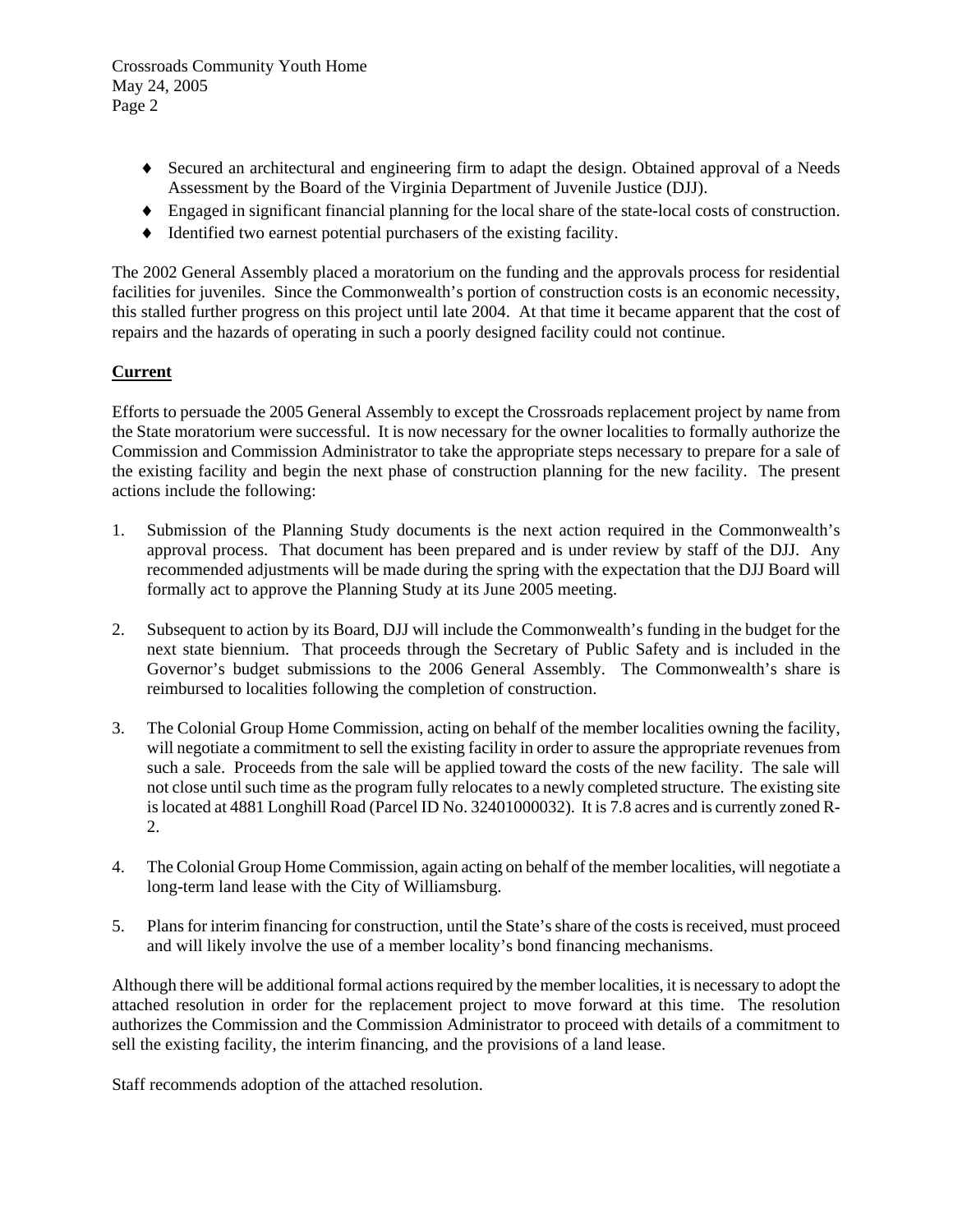Crossroads Community Youth Home May 24, 2005 Page 3

Suzanne R. Mellen

 $\overline{a}$ 

SRM/gb Crossroads.mem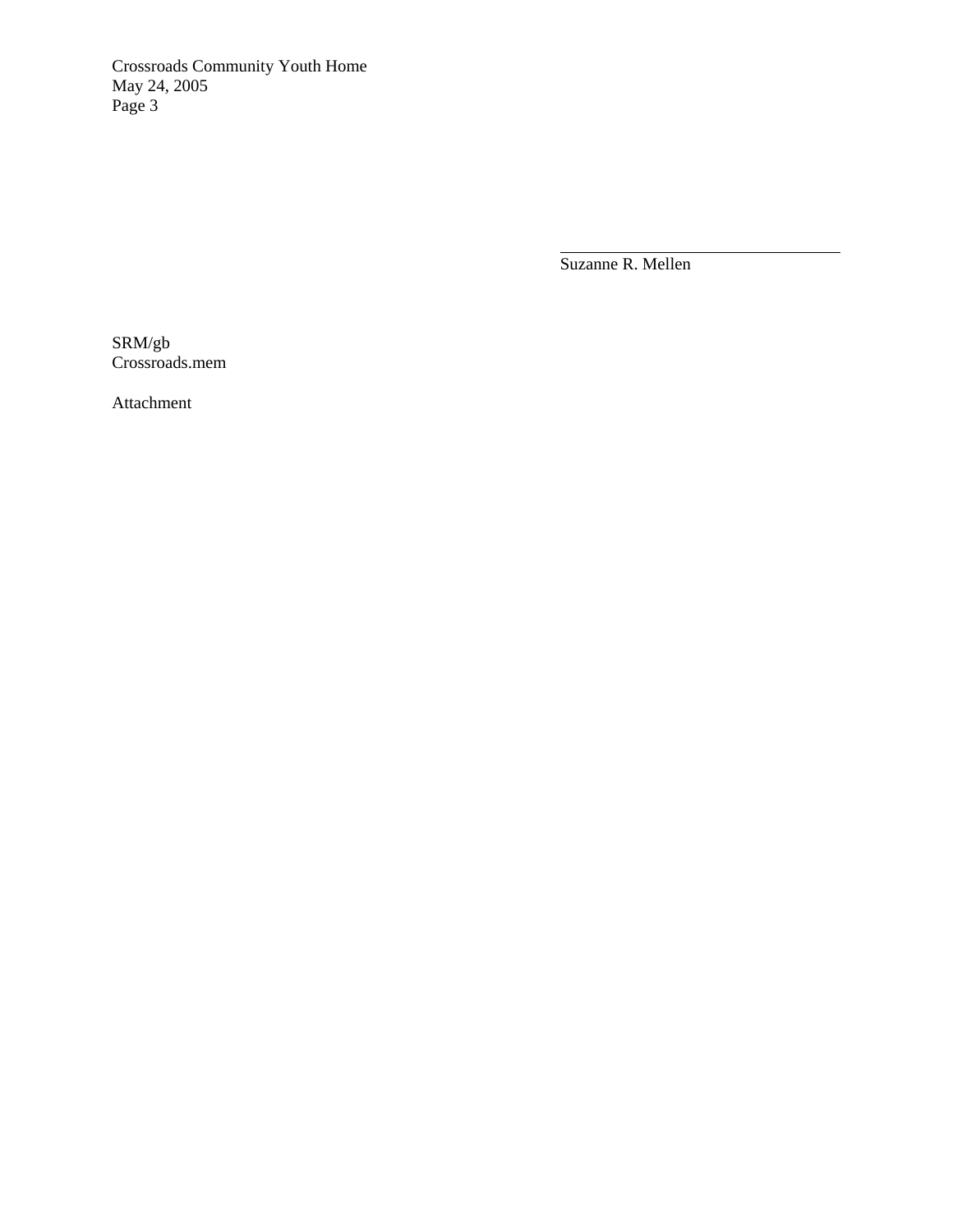### CROSSROADS COMMUNITY YOUTH HOME

- WHEREAS, the localities of York, James City, and Gloucester Counties and the City of Williamsburg have collaborated on programs for juvenile offenders in the 9th District since the early 1970s and formed the currently named Colonial Group Home Commission in 1986 and collectively fund a complete continuum of programs and services in partnership with the Commonwealth; and
- WHEREAS, Crossroads Community Youth Home is a 12-bed residential facility for males ages 14-18 owned by the member jurisdictions of the Colonial Group Home Commission as tenantsin-common consisting of a small compound including a three-floor residence and small auxiliary buildings that provide office space and food service storage; and
- WHEREAS, the facility was formerly a private residence and accordingly the design makes it very difficult to operate given the nature and challenges accompanying placement of today's youth and in addition to the facility design issues, the half-century-old structure requires constant, significant maintenance and repair, making it imperative that a replacement facility be constructed; and
- WHEREAS, the General Assembly has excepted Crossroads specifically by name from the existing moratorium on construction of group homes and other residential structures for juveniles in order to facilitate the funding and construction of a new Crossroads Community Youth Home; and
- WHEREAS, in order for the replacement project to proceed, in particular, in regard to the details of interim financing of a long-term land lease agreement and provisions for the sale of the existing facility, it is necessary for the member localities to authorize the Commission and the Commission Administrator to take the necessary steps.
- NOW, THEREFORE, BE IT RESOLVED that the Board of Supervisors of James City County, Virginia, does hereby authorize the Colonial Group Home Commission and the Commission Administrator to take all steps necessary to arrange for the sale of the existing Crossroads Community Youth Home, the details of a long-term land lease as a site for a new facility, and for the necessary financing to construct that facility.
- BE IT FURTHER RESOLVED that documents affecting the final sale of the property and the execution of the land lease must be approved by the James City County Board of Supervisors.